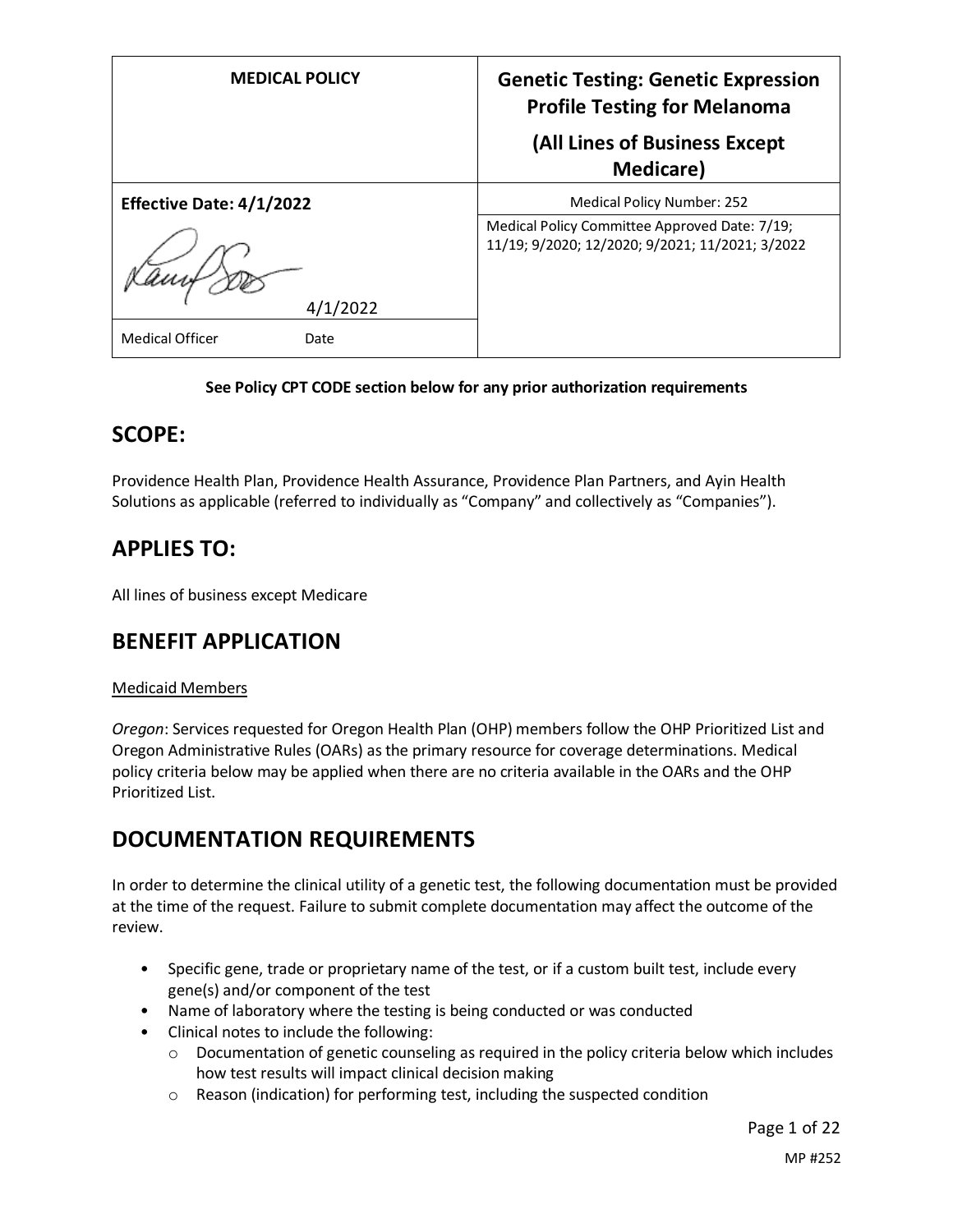- o Existing signs and/or symptoms related to reason for current test request
- o Prior test/laboratory results related to reason for current test request
- o Family history, if applicable
- o How results from current test request will impact clinical decision making
- All relevant CPT/HCPCS codes billed

# **POLICY CRITERIA**

Uveal Melanoma

- I. The DecisionDx-UM™ gene expression profile (GEP) test may be considered **medically necessary and covered** in patients with a confirmed diagnosis of primary, localized uveal melanoma with no evidence of metastasis.
- II. GEP test(s) for uveal melanoma are considered **investigational and not covered** for patients that do not meet the above criterion I., including but not limited to:
	- A. Patients who do not have a confirmed diagnosis of uveal melanoma
	- B. Patients whose uveal cancer that has spread from another site in the body
	- C. Patients whose uveal melanoma has already metastasized
	- D. Use of GEP test other than DecisionDx-UM™

Cutaneous Melanoma

- III. Gene expression profile tests for cutaneous melanoma are considered **investigational and not covered in all situations**, including but not limited to:
	- A. To guide initial biopsy decisions (e.g., Pigmented Lesion Assay [PLA])
	- B. To evaluate or aid in the diagnosis of atypical/indeterminate lesions (e.g., myPath Melanoma, DiffDx-Melanoma)
	- C. To determine metastatic risk (e.g., DecisionDx-Melanoma)

Link t[o Policy Summary](#page-15-0)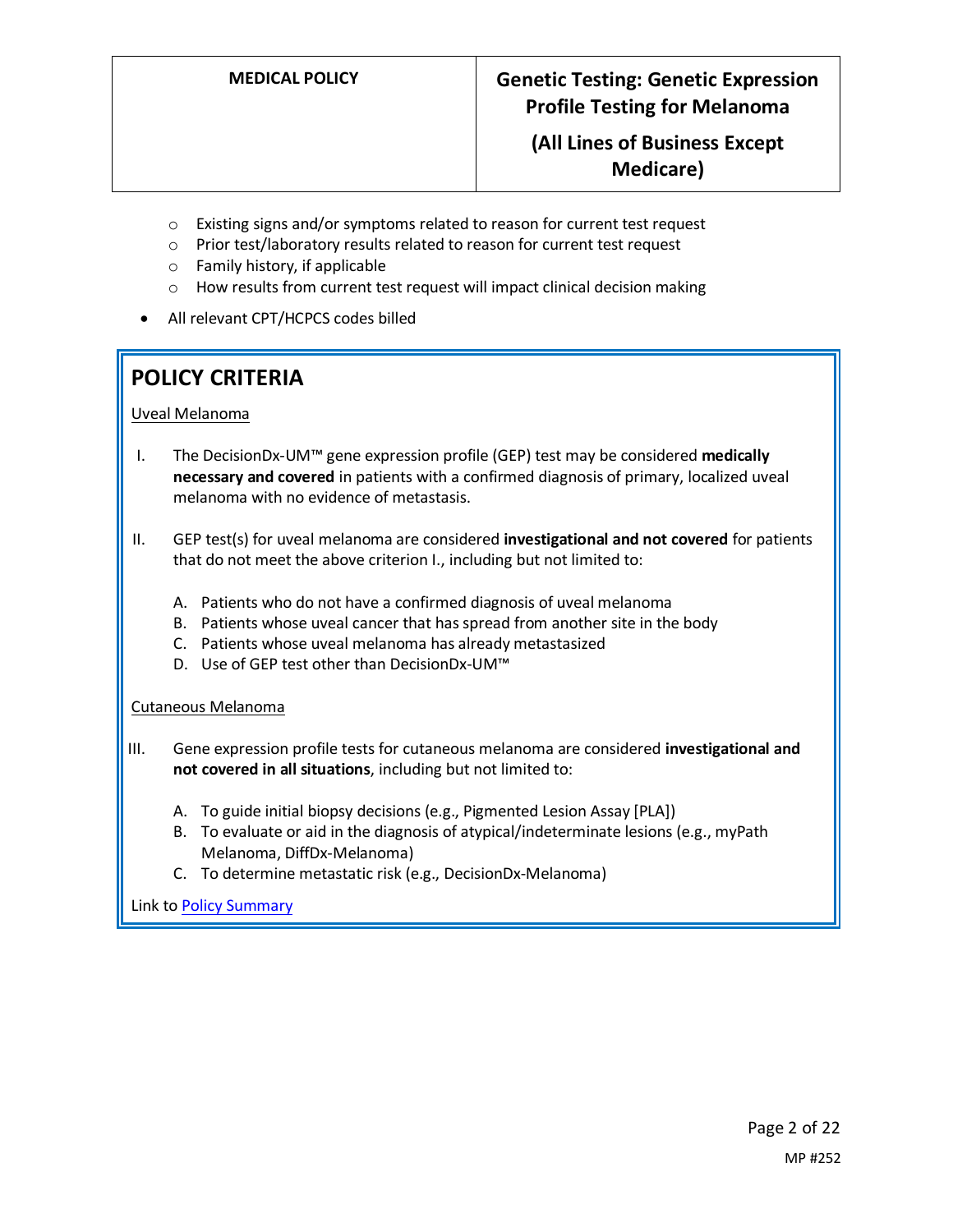# **CPT CODES**

| <b>All Lines of Business Except Medicare</b>                                                                                     |                                                                                                                                                                                                                                                                                                     |
|----------------------------------------------------------------------------------------------------------------------------------|-----------------------------------------------------------------------------------------------------------------------------------------------------------------------------------------------------------------------------------------------------------------------------------------------------|
| <b>Prior Authorization Required</b>                                                                                              |                                                                                                                                                                                                                                                                                                     |
| 81401                                                                                                                            | Molecular pathology procedure, Level 2 (eg, 2-10 SNPs, 1 methylated variant, or 1<br>somatic variant [typically using nonsequencing target variant analysis], or detection of a<br>dynamic mutation disorder/triplet repeat)                                                                        |
| 81552                                                                                                                            | Oncology (uveal melanoma), mRNA, gene expression profiling by real-time RT-PCR of 15<br>genes (12 content and 3 housekeeping), utilizing fine needle aspirate or formalin-fixed<br>paraffin-embedded tissue, algorithm reported as risk of metastasis                                               |
| <b>Not Covered</b>                                                                                                               |                                                                                                                                                                                                                                                                                                     |
| 0089U                                                                                                                            | Oncology (melanoma), gene expression profiling by RTqPCR, PRAME and LINC00518,<br>superficial collection using adhesive patch(es)                                                                                                                                                                   |
| 0090U                                                                                                                            | Oncology (cutaneous melanoma), mRNA gene expression profiling by RT-PCR of 23<br>genes (14 content and 9 housekeeping), utilizing formalin-fixed paraffin-embedded<br>(FFPE) tissue, algorithm reported as a categorical result (ie, benign, indeterminate,<br>malignant)                           |
| 0313U                                                                                                                            | Oncology (pancreas), DNA and mRNA next-generation sequencing analysis of 74 genes<br>and analysis of CEA (CEACAM5) gene expression, pancreatic cyst fluid, algorithm<br>reported as a categorical result (ie, negative, low probability of neoplasia or positive,<br>high probability of neoplasia) |
| 81529                                                                                                                            | Oncology (cutaneous melanoma), mRNA, gene expression profiling by real-time RT-PCR<br>of 31 genes (28 content and 3 housekeeping), utilizing formalin-fixed paraffin-embedded<br>tissue, algorithm reported as recurrence risk, including likelihood of sentinel lymph node<br>metastasis           |
| <b>Unlisted Codes</b>                                                                                                            |                                                                                                                                                                                                                                                                                                     |
| All unlisted codes will be reviewed for medical necessity, correct coding, and pricing at the                                    |                                                                                                                                                                                                                                                                                                     |
| claim level. If an unlisted code is billed related to services addressed in this policy then<br>prior-authorization is required. |                                                                                                                                                                                                                                                                                                     |
| 81479                                                                                                                            | Unlisted molecular pathology procedure                                                                                                                                                                                                                                                              |
| 81599                                                                                                                            | Unlisted multianalyte assay with algorithmic analysis                                                                                                                                                                                                                                               |
| 84999                                                                                                                            | Unlisted chemistry procedure                                                                                                                                                                                                                                                                        |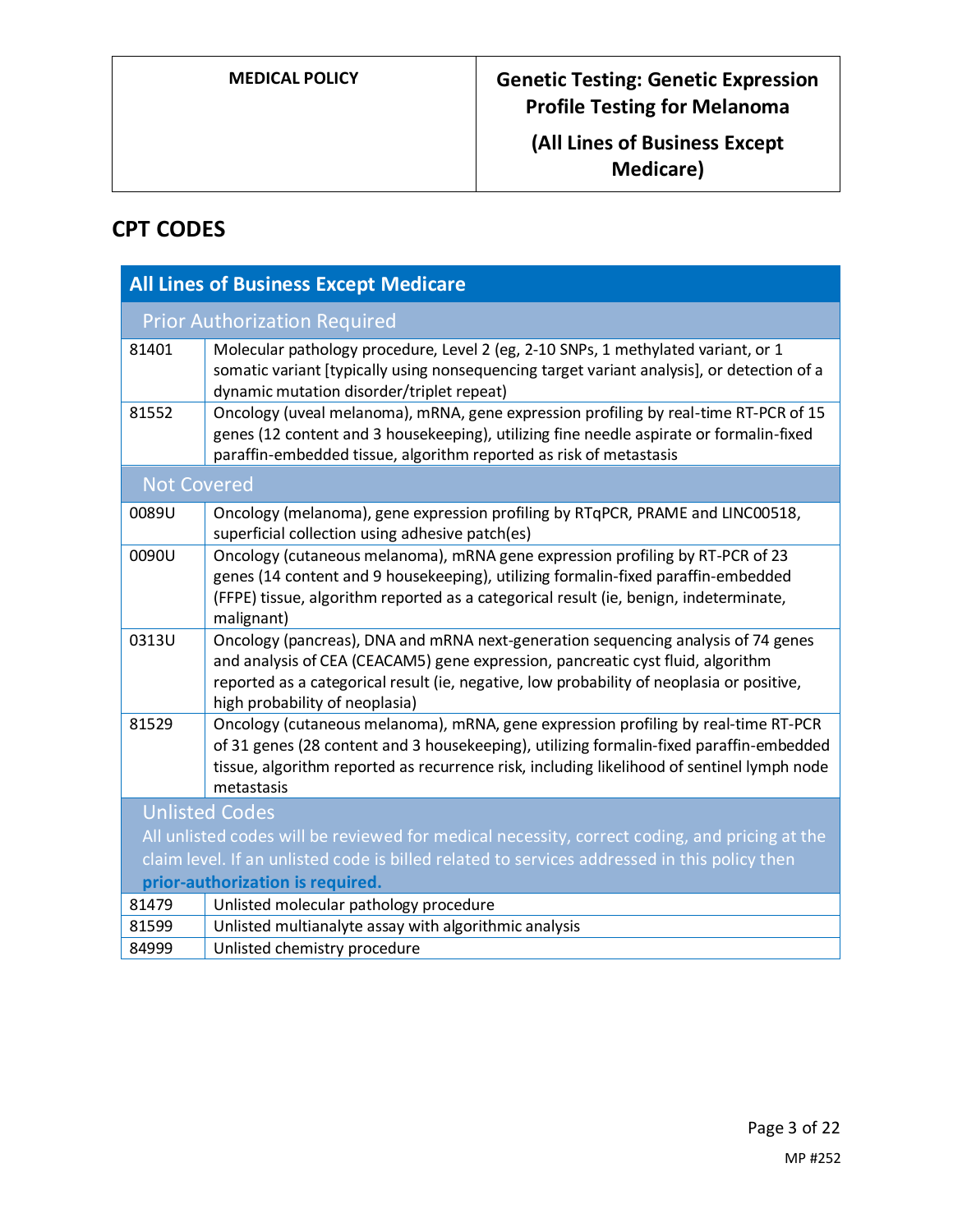## **DESCRIPTION**

Background

#### *Uveal (Intraocular) Melanoma*

Melanoma of the uveal tract is the most common primary intraocular malignancy in adults. The incidence of uveal melanoma (UM) in the United States is approximately 4.3 new cases per million people, with males having a higher incidence than females. The incidence has been relatively stable of the last 30 years. $1$ 

Uveal melanomas can arise in the anterior (iris) or the posterior (ciliary body or choroid) uveal tract. Most uveal tract melanomas originate in the choroid, whereas the least common site of origin is the iris. Iris melanomas have the best prognosis, whereas melanomas of the ciliary body have the least favorable prognosis.<sup>1</sup>

There are a number of factors influence prognosis. Important factors include cell type, tumor size, location of the anterior margin of the tumor, degree of ciliary body involvement, and extraocular extension.<sup>1</sup> However, more recently, gene expression profile (GEP) testing has been developed as a means of determining risk of metastasis and aid in the management of UM patients.

#### *Cutaneous Melanoma*

Skin cancer is the most common malignancy diagnosed in the United States, with 5.4 million cancers diagnosed in 2012. Melanoma, a malignant tumor of melanocytes, represents about 1% of skin cancers but results in most deaths. Although most melanomas arise in the skin, they may also arise from mucosal surfaces. The incidence has been increasing over the past 30 years, with elderly men being at the highest risk. $<sup>2</sup>$ </sup>

Diagnosis of a suspicious lesions includes a biopsy, preferably by local excision, with specimens being examined by an experienced pathologist to allow for microstaging. Of note, studies show that distinguishing between benign pigmented lesions and early melanomas can be difficult, and even experienced dermatopathologists can have differing opinions. Therefore, the development of additional tools, including GEP tests, are currently underway and are proposed to be used as adjuncts to standard clinical and histopathological staging, particularly for indeterminate lesions.

Prognosis is affected by the characteristics of primary and metastatic tumors, with important factors including thickness and/or level of invasion of the melanoma, mitotic index, ulceration or bleeding at the primary site, number of regional lymph nodes involved, and systemic metastasis. Although these factors provide some information for disease management, they have limited predictive power.<sup>3</sup> The development of additional tools, including GEP tests, that may provide more accurate information regarding metastatic risk is, therefore, an area of active research.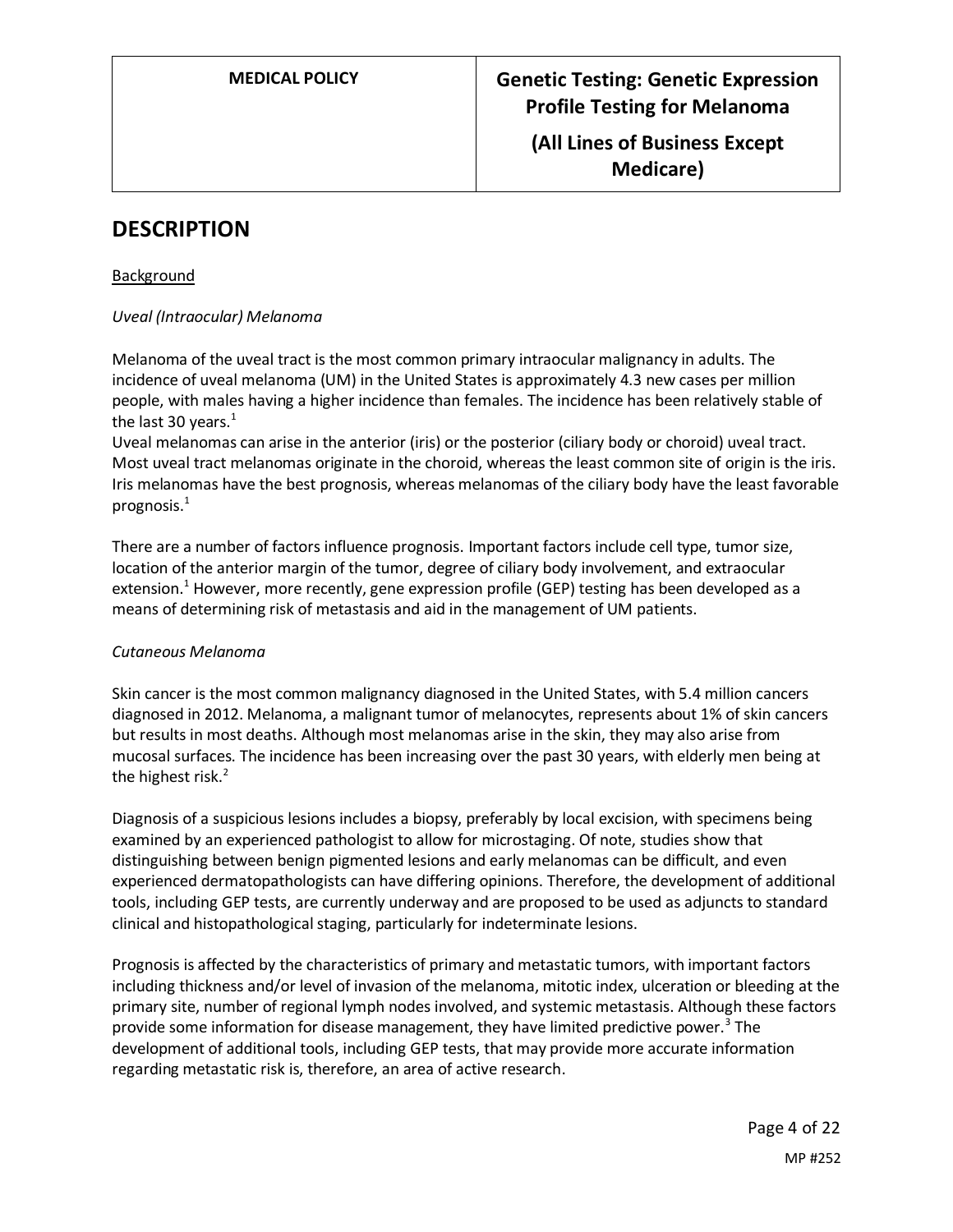#### Gene Expression Profile (GEP) Tests

#### *DecisionDx-UM (Uveal Melanoma) (Castle Biosciences, Inc.)*

According to Castle Biosciences, the DecisionDx-UM test is a gene expression profile (GEP) test that is intended to determine 5-year risk based on the activity or "expression" of 15 genes, as determined by quantitative real-time PCR (qRT-PCR).<sup>4</sup> The DecisionDx-UM prognostic test reports Class 1A, Class 1B and Class 2 phenotype:

- Class 1A: Very low risk, with a 2% chance of the eye cancer spreading over the next five years;
- Class 1B: Low risk, with a 21% chance of metastasis over five years;
- Class 2: High risk, with 72% odds of metastasis within five years.

The DecisionDx-UM test can be performed on uveal melanoma specimens obtained from either a fine needle biopsy (FNAB) performed prior to radiation therapy (plaque or proton beam), on a globe immediately post-enucleation, or on tumor specimen obtained from an adequately preserved formalinfixed, paraffin-embedded globe (FFPE specimen).

Per Castle Biosciences, "the GEP test can only be appropriately used when the diagnosis of primary uveal melanoma has already been established. If it is in question, measures should be taken to confirm that the tissue being provided for analysis is uveal melanoma, as this test is for prognosis only and is unable to distinguish between uveal melanoma and other tumors of the eye."

#### *myPath® Melanoma (Myriad)*

According to Myriad, the myPath® Melanoma test is intended to be used as an adjunct to histopathology when the distinction between a benign nevus and a malignant melanoma cannot be made confidently by histopathology alone.<sup>5</sup> The test measures the expression of 23 genes by qRT-PCR methodology and is purported to distinguish between malignant melanoma and benign nevi. An algorithm is applied that combines the measurements of gene expression, assigns a weight to each gene component, and reports a numerical score that classifies a melanocytic lesion as 'likely benign', 'likely malignant', or 'indeterminate'. The testy may be performed on a tissue block or unstained slides.

#### *Pigmented Lesion Assay (PLA) (DermTech)*

According to DermTech, the PLA is a non-invasive option to potentially identify clinically atypical pigmented lesions (or moles) at high risk for melanoma.<sup>6</sup> This gene expression 'signature' test that detects the expression of two specific genes, LINC00518 and PRAME, which are reported elevated in melanoma. Gene expression results are summarized in a molecular pathology report. The test uses specially designed adhesive patches to collect stratum corneum tissue rather than a surgical biopsy with a scalpel.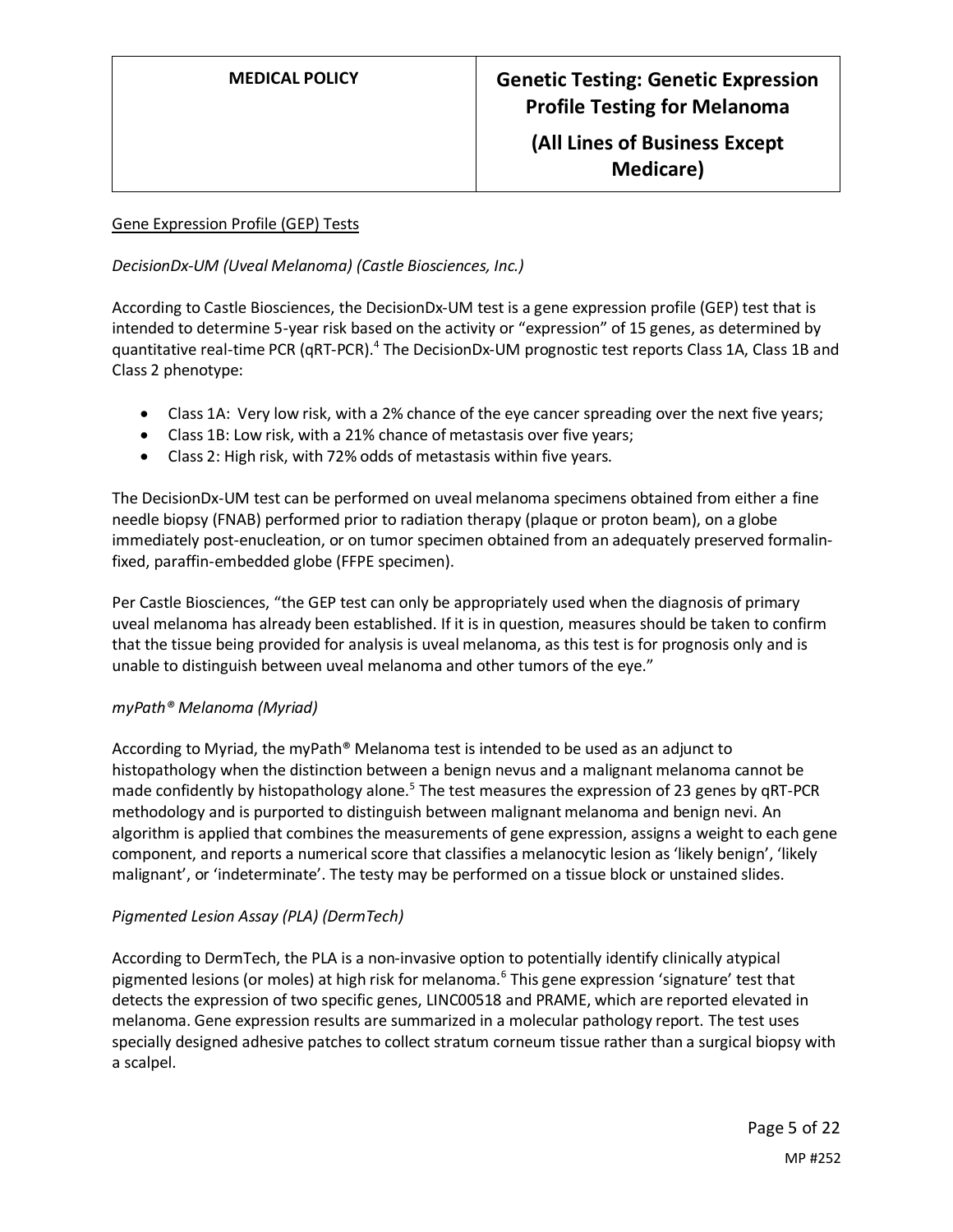#### *DecisionDx-Melanoma (Cutaneous Melanoma) (Castle Biosciences, Inc.)*

According to Castle Biosciences, the DecisionDx-Melanoma test is a GEP test intended to be used to determine metastatic risk in Stage I, II, and III cutaneous melanoma patients.<sup>7</sup> The test is a qRT-PCR test that analyzes the expression of 31 genes associated with melanomas and uses the expression results to stratify tumors as low risk (Class 1) or high risk (Class 2). The test may be performed on formalin-fixed, paraffin embedded primary tumor tissue from either biopsy or excision.

#### *DecisionDx DiffDx-Melanoma (Cutaneous Melanoma) (Castle Biosciences, Inc.)*

According to Castle Biosciences, the DecisionDx DiffDx-Melanoma test is intended to be used in conjunction with myPath Melanoma after an intermediate result to perform gene expression profiling on 35 additional genes involved with cell differentiation and signaling. The test purports to help clinicians differentiate between a benign nevus and a malignant melanoma

## **REVIEW OF EVIDENCE**

A review of the ECRI, Hayes, Cochrane, and PubMed databases was conducted regarding the use of genetic expression profile (GEP) tests as a tool for the evaluation of melanoma or suspected melanoma. Below is a summary of the available evidence identified through July 2021.

#### **DecisionDx-UM (Uveal Melanoma)**

#### Systematic Reviews

• In 2020 (updated 2021), Hayes published a Molecular Test Assessment on the DecisionDX-UM test and found 3 studies in their evidence review that were deemed appropriate for review.<sup>8</sup> One study by Plasseraud and colleagues addressed analytical validity and found a 5-year technical assessment rate of 96% for the assay.<sup>9</sup> The study failed to include parameters such as sensitivity, linearity, or amplification efficiency, and did not address the intratumor heterogeneity of the samples, and was considered a very low body of evidence by Hayes. For clinical validity, 7 studies were identified and one study by Demirci and colleagues was included for analysis.<sup>10</sup> The retrospective clinical data analysis included 293 patients and found that DecisionDx-UM risk class association was associated with 3-year metastasis-free survival. The study's limitations included a short follow up and retrospective design. One study by Plasseraud and colleagues was identified that assessed clinical utility.<sup>11</sup> An interim analysis was conducted on the prospective CLEAR trial, which tracks clinical application of DecisionDX-UM assay results and associated patient outcomes. The results found an association between clinical management decisions and DecisionDx-UM risk classes, although physician decisions were not clear. Hayes reported that there was a very low quality body of evidence supporting clinical utility of the test.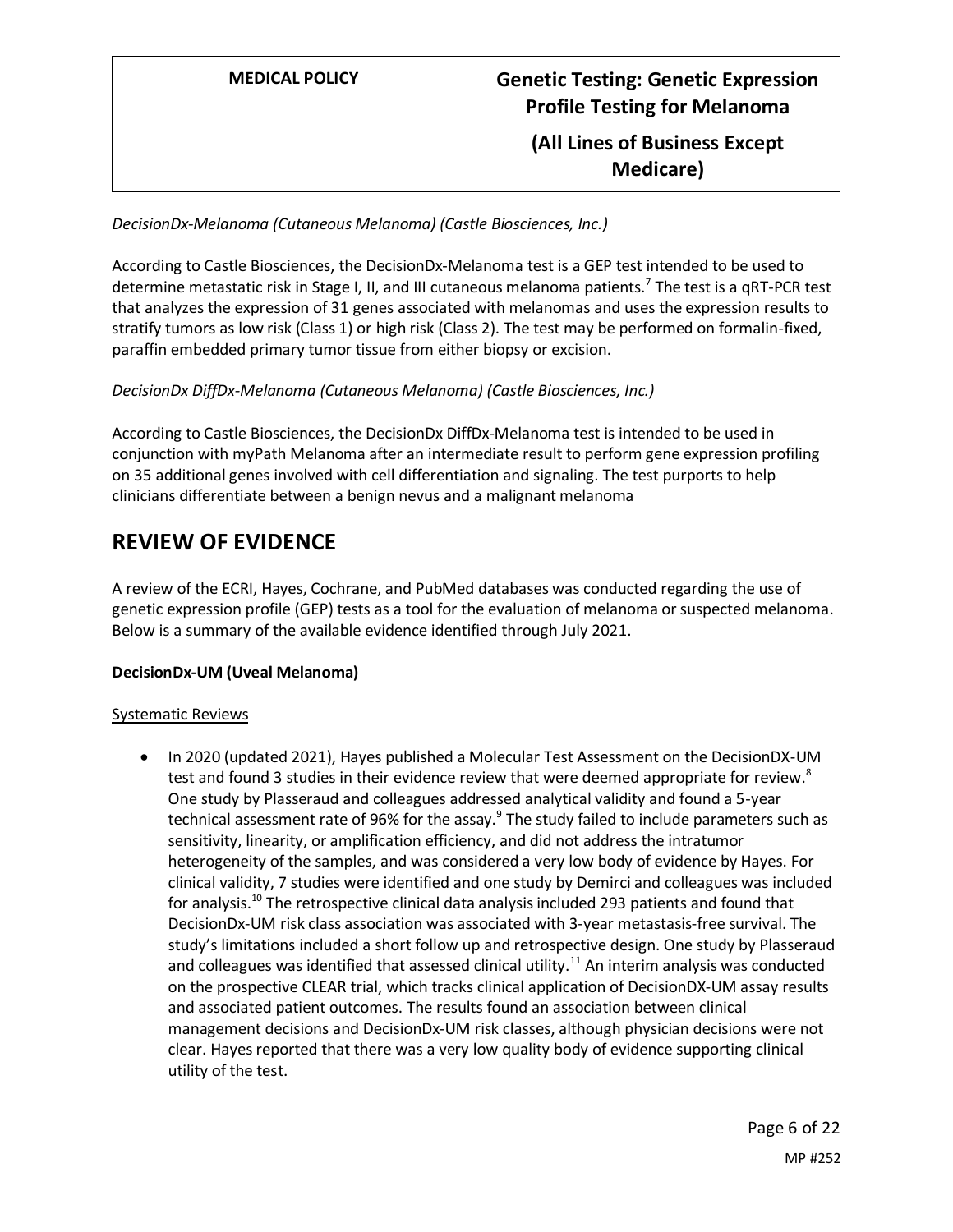Hayes ultimately assigned a "D2" rating, stating "there is insufficient evidence to support the use of the DecisionDx-UM test to identify the likelihood of metastasis within 5 years in patients with UM. Although an established assay process is in place, the validity of the test and the impact on patient management is unclear; additional data are needed to support the use of this test."<sup>8</sup>

In 2017, ECRI published a genetic test product brief on the DecisionDx-UM GEP test, including six studies on clinical validity, all of which provided some clinical utility data, and one study that focused solely on utility (Plausseraud et al.).<sup>12</sup> This brief concluded that DecisionDx-UM can effectively identify patients with UM who are at low risk of metastasis (Class 1) from those at higher risk (Class 2) when used with standard clinical/pathologic factors, thus aiding in risk-appropriate patient management."

#### Clinical Validity: Key Studies

In 2012, Onken et al. published the results of a large, prospective, multiinstitutional study reporting on clinical validation of the DecisionDx-UM assay in 459 patients with primary melanoma.<sup>13</sup> This study is referenced in the NCCN guidelines, where the classes determined by the GEP test are listed as prognostic factors in the guideline. Median follow-up of this was 17.4 months (mean, 18.0 months). Metastasis was detected in 3 (1.1%) class 1 cases and 44 (25.9%) class 2 cases (P<10<sup>-14</sup>). The GEP demonstrated superior prognostic accuracy over the presence of monosomy of chromosome 3 (P=0.0001). Using multivariate analysis, GEP class had a stronger independent association with metastasis than any other prognostic factor (P<0.0001). At three years follow-up, the net reclassification improvement of GEP over TNM classification was 0.43 (P=0.001) and 0.38 (P=0.004) over chromosome 3 status.

Additional clinical validity studies with similarly large sample sizes (n=299, 399, 609) have been reported previously and included in the reviews, and will not by summarized here. Collectively, the large clinical validity studies have rates of metastasis of patients with a Class 1 GEP result ranged from 1.1% - 6%, while the rates for those categorized as Class 2 ranged from 25.9% to 39.6%.

#### Clinical Utility

• In 2014, Aaberg et al. addressed the impact of using the 15 GEP results on treatment decisions in a study in which ocular oncologists were queried regarding their use of the test to guide treatment decisions.<sup>14</sup> One component of this study was to review the medical records on 191 patients on whom GEP was performed. In this group, 58% had a class 1 signature and 42% had a class 2 signature. Of these patients, 88 (46%) had detailed treatment plans in their records (total, n=88; 48 class 1 and 40 class 2 patients). All class 1 patients received a low-intensity surveillance plan, whereas all class 2 patients received a high-intensity surveillance plan (including more frequent liver function tests and more frequent liver imaging and/or systemic evaluations). In addition, 36 patients had information regarding referrals; all class 2 (n=23) were referred to medical oncology and none of the class 1 patients (n=13) were referred (P<0.0001). Ultimately, the authors had no health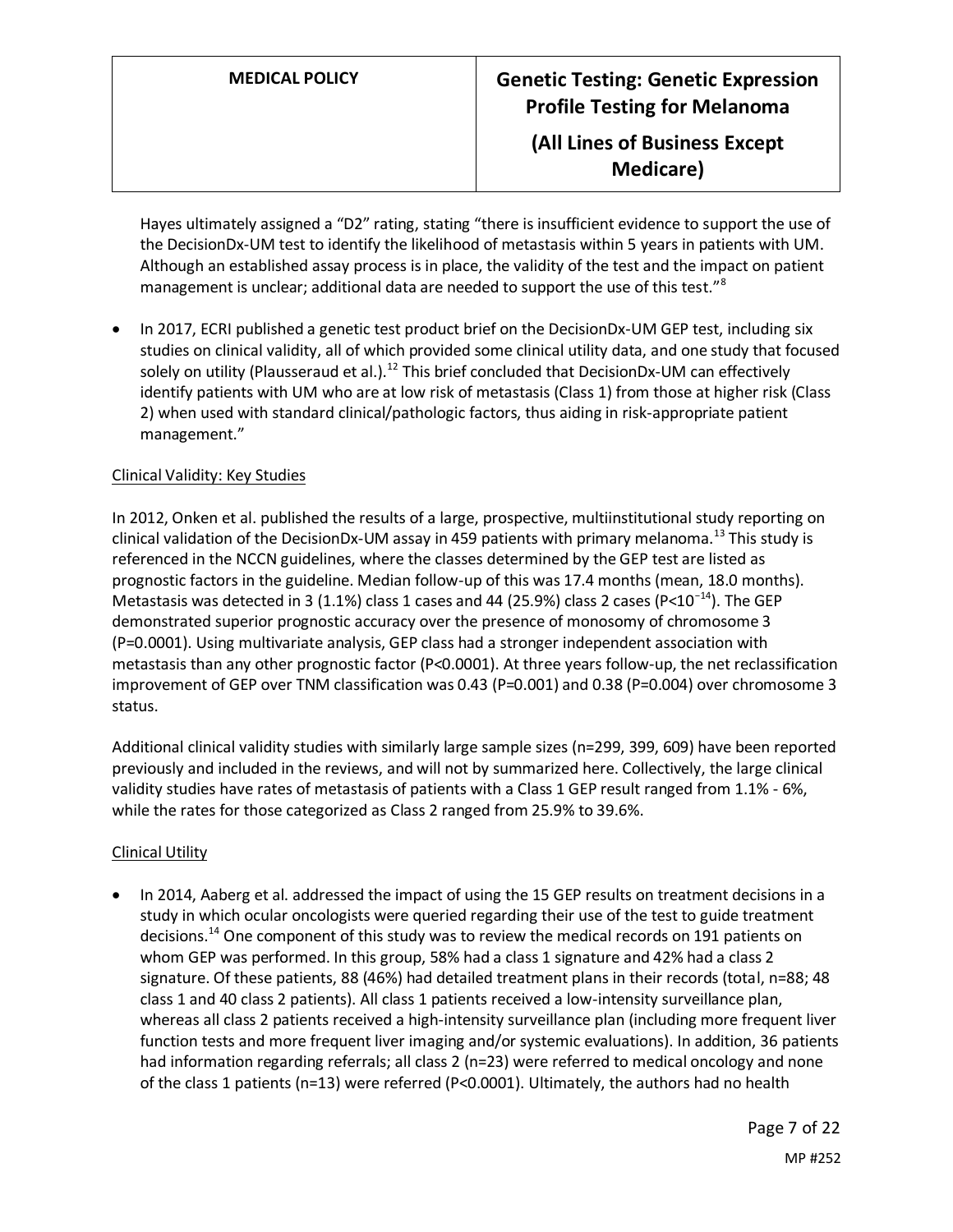outcome data but suggested that outcomes in class 2 patients might be improved by using more intensive surveillance.

The second component of this study was based on a 2012 survey of the treating physicians. Of the 54 physicians surveyed, 29 (74%) changed metastasis surveillance based on GEP and cytogenetic information, 8 (21%) did not use GEP results to manage patients, 2 (5%) referred patients to medical oncology, 6 (15%) recommended prophylactic therapy, and 9 (23%) referred patients to a clinical trial or initiated investigational therapy.

- In 2016, Plausseraud et al. conducted a prospective, multicenter study of 70 patients to document patient management differences and clinical outcomes associated with low-risk Class 1 (Class 1A) and high-risk Class 2 results indicated by DecisionDx-UM testing.<sup>11</sup> Thirty-seven patients in the prospective study were Class 1 and 33 were Class 2. Class 1 patients had 100% 3-year metastasisfree survival compared to 63% for Class 2 ( $p = 0.003$ ) with 27.3 median follow-up months. Class 2 patients received significantly higher-intensity monitoring and more oncology/clinical trial referrals compared to Class 1 patients (p =  $2.1 \times 10^{-13}$  and p = 0.04, resp.). The investigators concluded that the "results of this study provide additional, prospective evidence in an independent cohort of patients that Class 1 and Class 2 patients are managed according to the differential metastatic risk indicated by DecisionDx-UM." Strengths of this study included a relatively large population given the rarity of the condition, and an association between management strategies and clinical outcomes. However, it is not clear which outcome measures were prespecified or how data was collected, making the risk of bias high.
- Clinical Application of DecisionDx-UM Gene Expression Assay Results (CLEAR) is a 5-year study designed to document the clinical application of results from DecisionDX-UM assays through physician treatment plans and to determine time to metastasis for patients with uveal melanoma. In 2020, Schefler and colleagues published results from the CLEAR II trial on 138 patients from 9 centers who were tested with the DecisionDX-UM assay.<sup>15</sup> Ninety-three (67%) patients were determined to have class 1 tumors by the assay, and 45 (33%) patients had class 2 tumors. Fortytwo (93%) class 2 patients were referred to medical oncology specialists compared to 47 (51%) class 1 patients (p < 0.0001). Physicians recommended more frequent metastatic surveillance screening for class 2 patients compared to class 1. Clas 2 patients were 4.1 times more likely to be followed with high-intensity surveillance compared to class 1 ( $p < 0.001$ ). This study found that the DecisionDx-UM assay influenced physician treatment plans, yet it did not report on patient outcomes and no survival data was evaluated.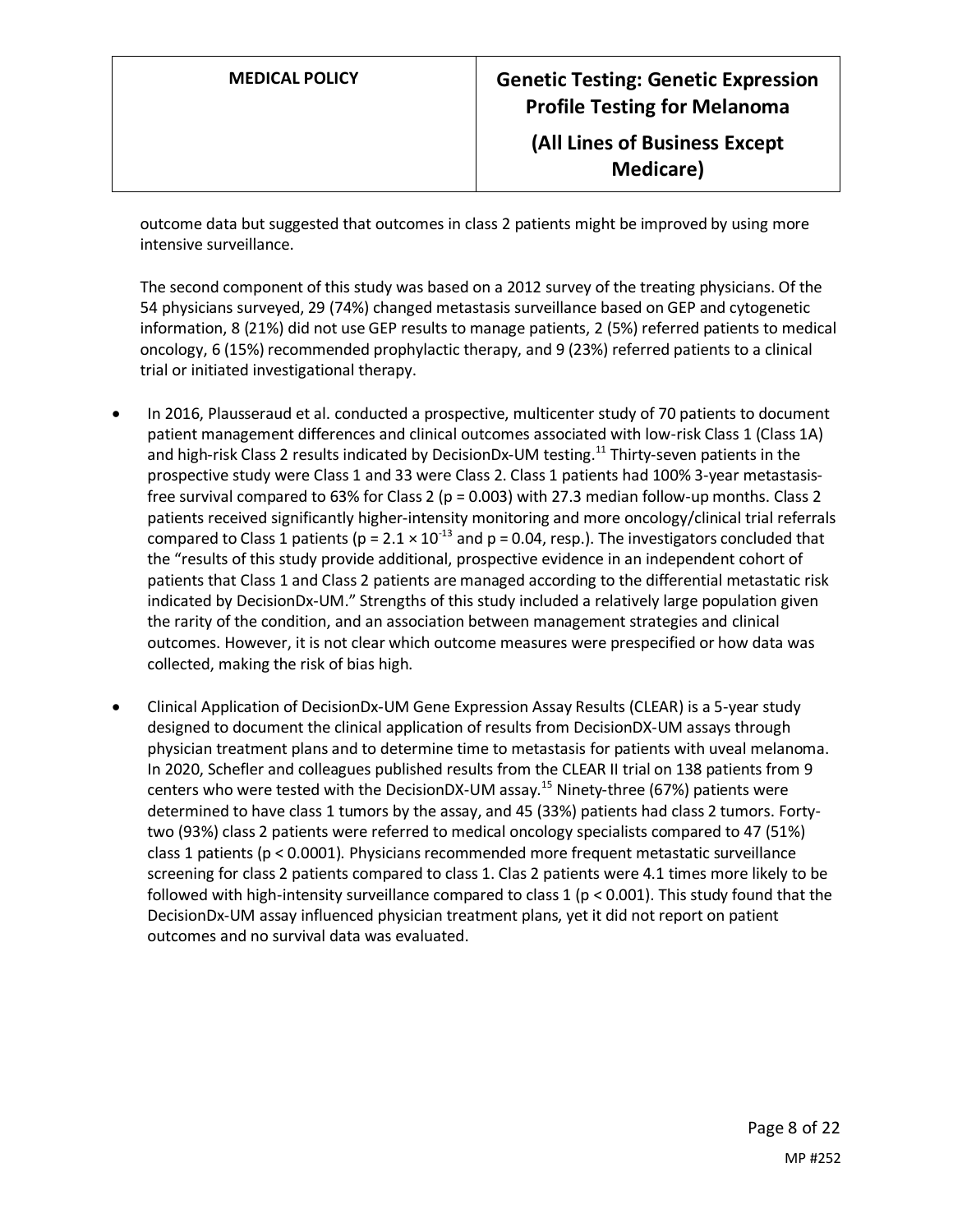#### **Cutaneous Melanoma**

#### myPath® Melanoma (Castle Biosciences)

#### *Systematic Reviews*

In 2018 (reviewed in 2021), Hayes published a review of the use of myPath® Melanoma as an adjunct diagnostic tool to distinguish between benign nevi and malignant melanoma in patients with primary melanocytic lesions.<sup>16</sup> The review included one (industry sponsored) study for analytical validity, four clinical validity studies, and two clinical utility studies for the myPath Melanoma test. Four studies provided preliminary evidence of the clinical validity of the test reported high sensitivity and specificity of the score to aid in the diagnosis of melanocytic lesions. However, these results were derived from samples that may not represent real-world samples or indications for testing. In addition, conclusions were limited by the exclusion of indeterminate or atypical cases in some studies and the utilization of consensus histopathologic diagnoses as the standard reference in most studies. The two studies evaluating clinical utility included physician surveys and reported that the test *may* increase definitive diagnoses and impact treatment. These clinical utility studies had several limitations:

- Lack of documentation of actual treatments chosen,
- The small subsets of specific types of lesions within the study cohorts,
- Treatment changes were not solely modified by myPath Melanoma test scores, as evidenced by the lack of alignment of scores to posttest recommendations in some cases.
- Uncertainty as to the weight of the test result in the final pathology report and in treatment decisions,
- Two different groups of physicians completed the pre-test and post-test surveys (dermatopathologists for the pre-test and dermatologists for the post-test),
- Actual health outcomes were not reported.

Hayes concluded that there was insufficient evidence to support the use of the myPath Melanoma test as a diagnostic adjunctive tool to distinguish benign nevi from melanoma for indeterminate lesions. In addition, there was insufficient evidence to support the clinical use of myPath Melanoma as a guide to manage treatment decisions. Hayes graded the overall quality of evidence as very low and rated the myPath Melanoma test as a "D2".

#### *Clinical Validity*

Two studies reporting on the analytical and clinical validity of the myPath Melanoma GEP test were identified after the publication of the Hayes review above.

• In 2018, Reimann et al., compared the myPath Melanoma test with histopathology, fluorescence in situ hybridization, and SNP array for the classification of melanocytic neoplasms.<sup>17</sup> The myPath test was compared to morphologic diagnosis in 198 unequivocal cases,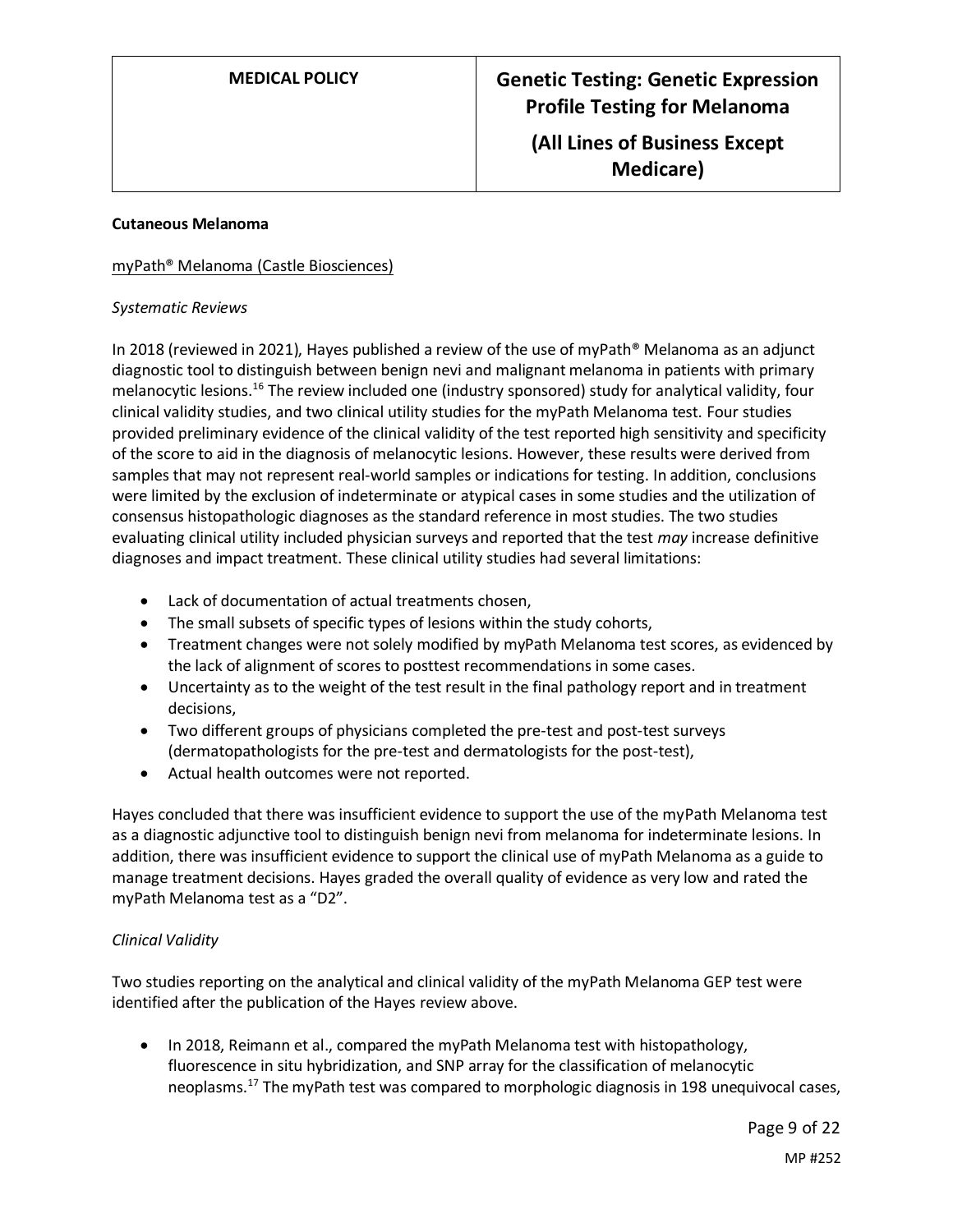# **MEDICAL POLICY Genetic Testing: Genetic Expression Profile Testing for Melanoma (All Lines of Business Except Medicare)**

and to morphologic diagnosis and fluorescent in situ hybridization (FISH) in 70 morphologically indeterminate cases. In the unequivocal group, FISH and myPath showed 69% inter-test agreement. In addition, the myPath assay showed 75% agreement with morphologic diagnosis, with 67% sensitivity and 81% specificity. In the indeterminate group, agreement with histopathologic interpretation was 74% for myPath. Sensitivity and specificity of FISH was 61 and 100%, respectively. However, the sensitivity and specificity of myPath was 50% and 93% for myPath, respectively. This is in contrast to the manufacturer's reported sensitivity and specificity of myPath of 90-94% and 91-96%, respectively.<sup>5</sup> The authors concluded that although there is good correlation between myPath and consensus diagnoses, discordant results did occur. Of note, this study was the only study identified that did not appear to be industry-sponsored. Studies reporting long-term outcomes within specific indeterminate lesion subsets are required to establish the accuracy of this test.

- In 2019, Ko et al., published an industry-sponsored retrospective analysis on 127 archived lesion samples that underwent myPath testing.<sup>18</sup> myPath results were compared to histopathological diagnoses and development of local recurrence, sentinel lymph node metastases, and distant metastases. Of the 65 lesions diagnosed histopathologically as melanoma, myPath results indicated that 61 of 65 (93.8%) lesions (including all lesions that metastasized) were confirmed as malignant (sensitivity). Two of the 65 (3.1%) of the histologically diagnosed lesions were determined to be benign by myPath (false negative). Of the 62 lesions diagnosed as benign by histopathology, myPath confirmed 48 of 62 (77.4%) to be benign (true negative), and 7 of 62 (11.3%) as malignant (false positive). All 14 lesions that metastasized were correctly identified by the myPath test as malignant.
- A similar 2020 industry-sponsored study by Clarke et al evaluated the accuracy of myPath in 181 melanocytic lesions.<sup>19</sup> Seven dermatopathologists who were blinded to gene expression test results and clinical outcomes examined the lesions to identify diagnostically uncertain cases. There were 125 cases determined to fulfill the criteria of diagnostic uncertainty. Test sensitivity for myPath in these 125 cases was 90.4% (95% CI: 79.0 -96.8%) and percent negative agreement was 95.5% (95% CI: 87.3 – 99.1%). While this study showed high sensitivity and percent negative agreement, there were a number of limitations. The sample was limited to single slides of archived melanocytic neoplasms from a previous investigation, and the investigators did not have access to complete clinical and demographic information. The retrospective design of the study prevents analysis of how the assay will influence treatment and patient-centered outcomes.

#### *DiffDx-Melanoma*

• In 2020, Estrada and colleagues published a clinical validity study assessing a diagnostic 35-gene expression profile test (DecisionDx - *DiffDx-Melanoma*) for ambiguous or difficult-to-diagnose suspicious pigmented skin lesions.<sup>20</sup> Diagnostic utility of 76 genes was assessed with quantitative RT-PCR; neural network modeling and cross-validation were utilized for diagnostic gene selection using 200 benign nevi and 216 melanomas for training. Validation of the 35-GEP was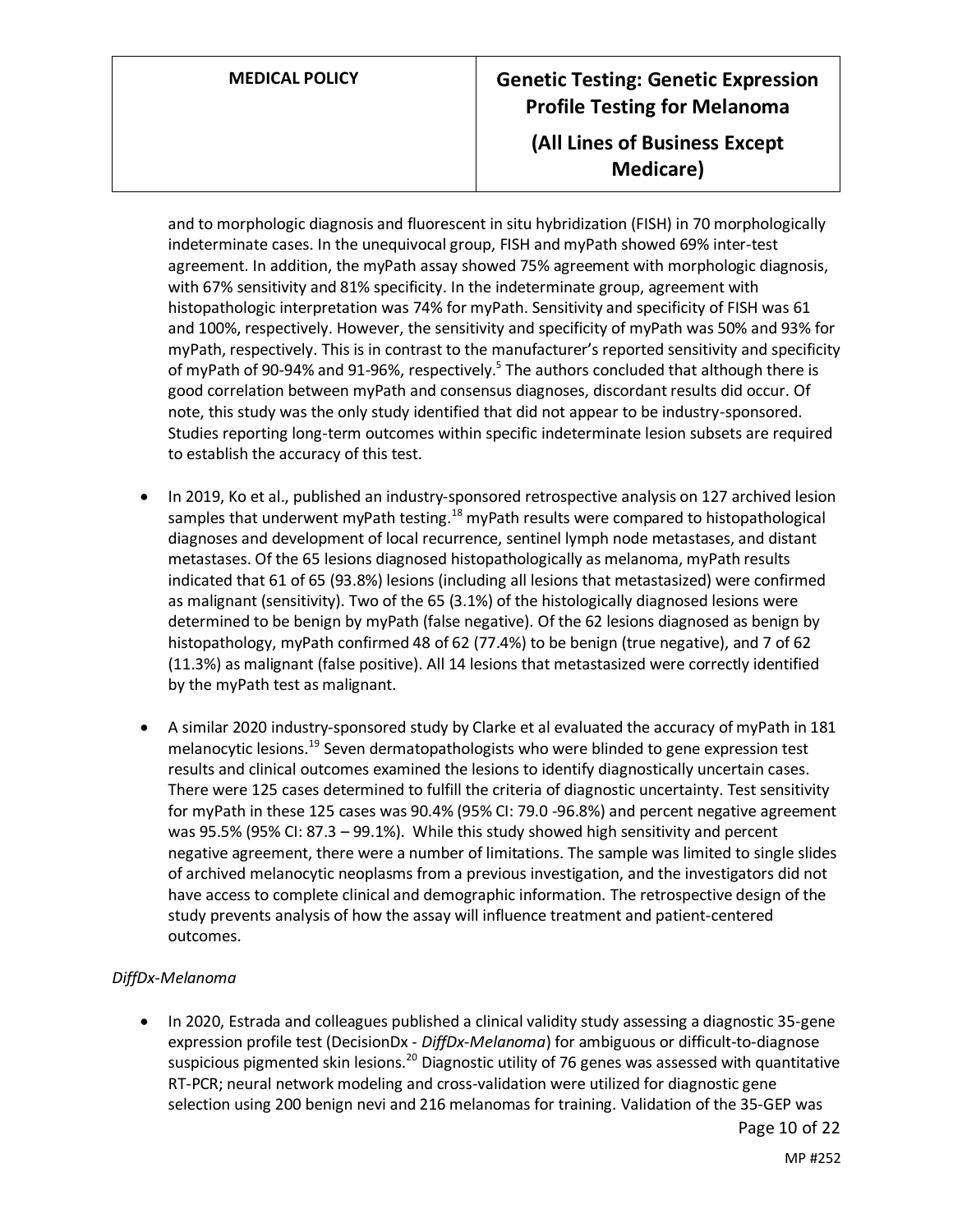performed in an independent set of 273 benign and 230 malignant lesions. The test demonstrated 99.1% sensitivity, 94.3% specificity, 93.6% positive predictive value and 99.2% negative predictive value. 96.4% of cases received a differential result and 3.6% had intermediate-risk. Limitations include author conflicts of interest with the test manufacturer and a lack of evidence demonstrating clinical utility.

#### Pigmented Lesion Assay (PLA) (DermTech)

#### *Systematic Reviews*

In 2020 (reviewed in 2021), Hayes conducted a molecular test assessment on DermTech's PLA to help rule out melanoma without the need for a surgical biopsy of atypical lesions.<sup>21</sup> The evidence review included data published on osr before September 3, 2019. Eight studies were deemed appropriate for this report. Three studies were evaluated for analytical validity and demonstrated that PLA is reproducible, the assay process is optimized, and adhesive patch collection is a reliable method to collect samples, with a sample failure rate of 14%. Hayes concluded that there is moderate quality of evidence for the analytical validity of the PLA test.

From their database search, Hayes reviewers found 3 studies that were deemed appropriate to determine PLA's clinical validity (see summary of the Gerami et al study in the Clinical Validity section below). Hayes prefaces their analysis of clinical validity by explaining the importance of both sensitivity and specificity in a test to determine presence of melanoma while also emphasizing the importance of high sensitivity for this population. False negatives will delay diagnosis and treatment, potentially leading to disease progression. The 3 studies suggested that PLA has a high sensitivity and a high negative predictive value when no gene expression is detected, and dual LINC00518- and PRAMEpositive lesions may be more likely to be melanoma than LINC00518- or PRAME-only positive lesions. The studies had a number of limitations: they lacked parallel comparative statistics for standard assessment and histopathology, did not clearly show that PLA improves upon primary histology reader performance, and had small sample sizes. Therefore, Hayes concluded that there is an overall low quality of evidence to support the clinical validity of the PLA test.

Hayes found 3 studies that addressed clinical utility of PLA for biopsy decision making for determining with a lesion is melanoma. Results of these studies indicated that PLA may reduce frequency of lesion biopsies for suspicion of melanoma and increase physician confidence, yet there were some limitations and obvious biases. The sample sizes were small, there was poor compliance, the studies were retrospective in design and likely suffered from selection bias, and the industry-funded studies were authored in part by employees or affiliates of the assay's manufacturer, DermTech. Hayes determined there was low-quality evidence supporting clinical utility of the PLA.

Hayes gave PLA for ruling out melanoma a C rating, stating that evidence suggests the assay can reduce the number of benign lesions biopsied and help rule out melanoma, but more long-term studies are needed to determine that PLA is noninferior or superior to current standard of expert visual assessment followed by surgical biopsy and histopathology as needed. Furthermore, more studies are needed to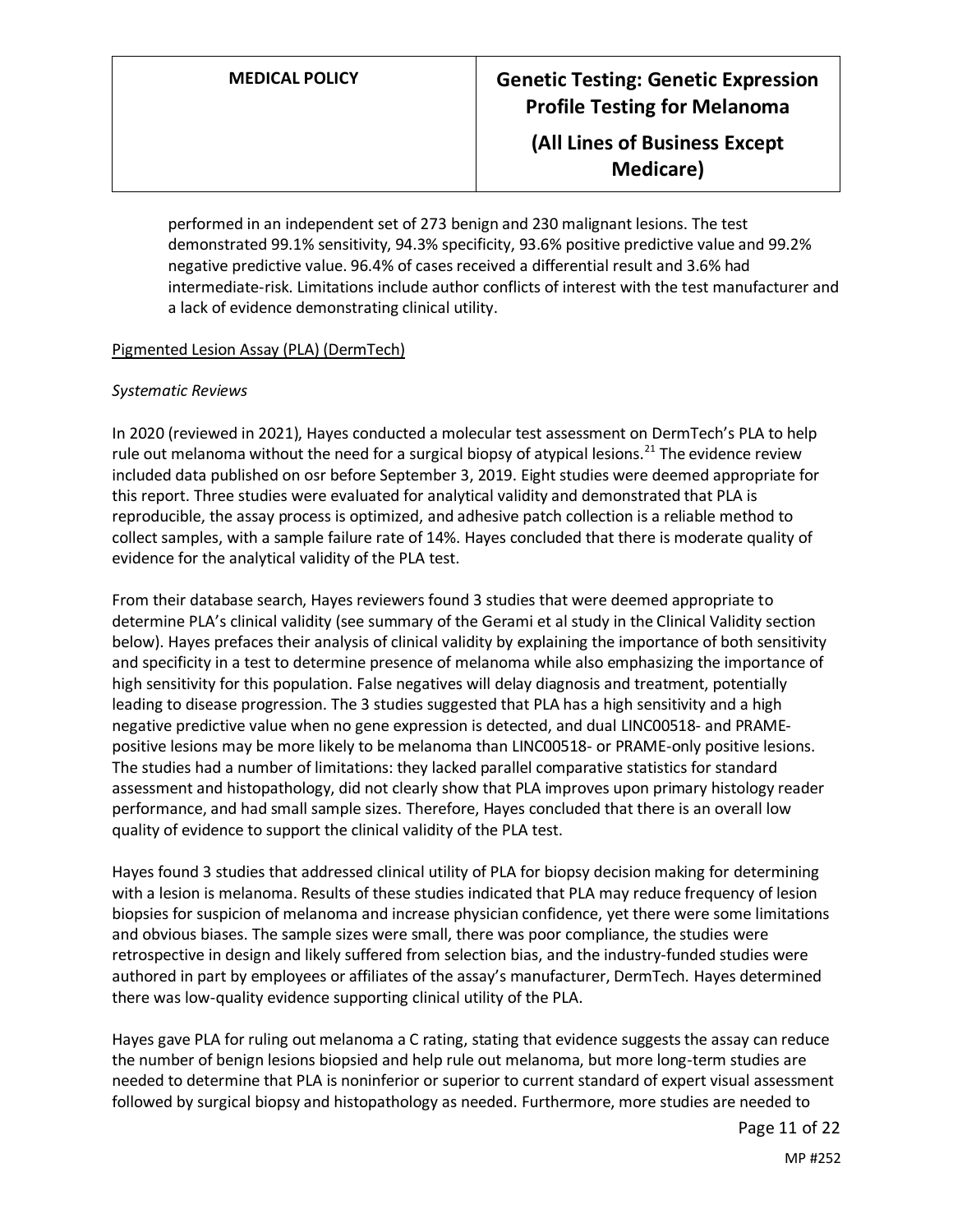better understand PRAME expression optimization and the association of dual-gene-positive versus single-gene-positive PLA results and melanoma diagnosis.

### *Clinical Validity*

In 2017, Gerami et al., published clinical validity measures for the PLA test on a validation cohort of adults that had a clinically suspicious pigmented lesion of at least 4 mm in diameter.<sup>22</sup> In total, the PLA test was evaluated and validated in 555 pigmented lesions (157 training (80 melanomas and 77 nonmelanomas) and 398 validation samples (87 melanomas and 311 non-melanomas)). Results were compared with standard histopathologic assessment in lesions with consensus diagnosis. In 398 validation samples (87 melanomas and 311 non-melanomas), LINC00518 and/or PRAME expression via the PLA test appropriately differentiated melanoma from non-melanoma samples with a sensitivity of 91% and a specificity of 69%.

The study had a number of limitations, including:

- Previous testing history was not reported.
- The test was not compared to dermoscopy, which is another commonly used diagnostic tool.
- It was unclear whether the samples were all independent or multiple samples from the same patient.
- Sample selection criteria (e.g., consecutive, random) was not reported.
- The authors did not indicate if the histopathologic diagnosis was blinded to the results of the PLA.
- Dates of data collection were not reported.
- Clinical characteristics such as risk factors for melanoma and presenting symptoms were not reported.
- Short-term follow-up for the natural history of the disease.

Of note, several other industry-sponsored validation studies have been published but were not included in this evidence review for the reasons listed below:

- Gerami et al., 2014: Reported results of the development cohort and did not use the version of the test currently available on the market. $^{23}$
- Wachsman et al., 2011: Did not use the version of the test currently marketed.<sup>24</sup>

The Gerami et al. clinical validity study had many methodological and reporting limitations. Therefore, the performance characteristics of the PLA test are not well characterized. In summary, additional high quality studies are needed to establish clinical validity of this test.

#### *Clinical Utility*

Direct evidence of clinical utility is provided by studies that have compared health outcomes for patients managed with and without test. No direct evidence of clinical utility was identified for the PLA test.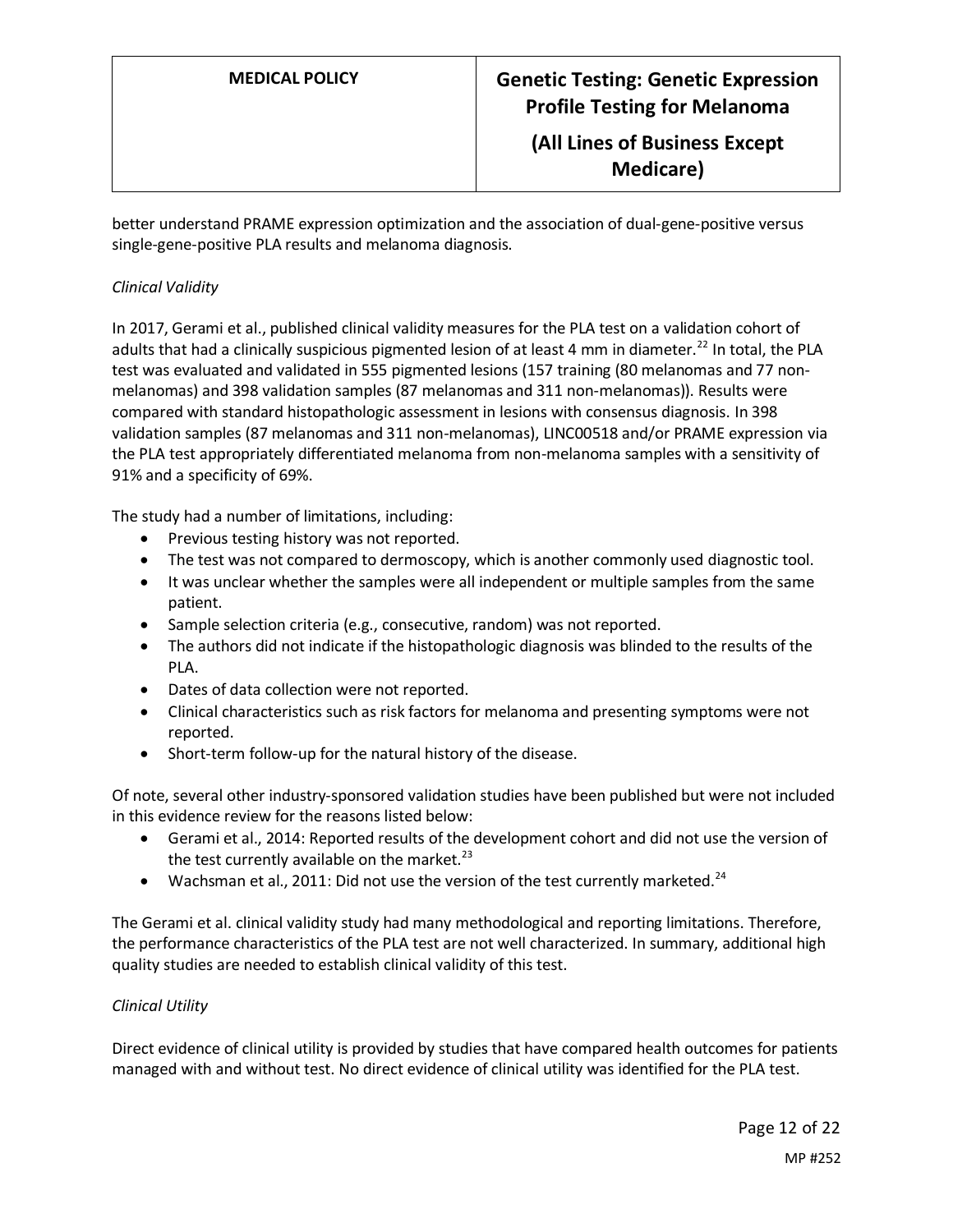# **MEDICAL POLICY Genetic Testing: Genetic Expression Profile Testing for Melanoma (All Lines of Business Except Medicare)**

However, one study by Ferris et al. in 2017 was identified that reported indirect evidence of clinical utility. This study assessed the potential impact of PLA on physicians' biopsy decisions in patients.<sup>25</sup> Forty-five dermatologists evaluated 60 clinical and dermoscopic images of atypical pigmented lesions (8 melanoma, 52 non-melanoma). In the first round, dermatologists did not have PLA test results and in the second round, dermatologists did have access to PLA test results with the order of cases being scrambled. The dermatologists were asked whether the lesions should be biopsied after each round. Therefore, the corresponding number of biopsy decisions should be 45x60x2=5400. Data were collected in 2014 and 2015. Results were reported for 4680 decisions with no description of the disposition of the remaining decisions. Of the 4680 reported decisions, 750 correct biopsy decisions were made without PLA results while 1331 were made with PLA results and 1590 incorrect biopsy decisions were made without PLA results while 1009 incorrect biopsy decisions were made with PLA results.

A 2020 industry-funded study by Brouha and colleagues investigated the effect of PLA physician decision to biopsy skin lesions clinically suspicious for melanoma.<sup>26</sup> The registry study found that of 3,418 pigmented skin lesions analyzed, 324 lesions (9.48%) were PLA positive and 3,094 (90.52%) were PLA negative. Among the PLA positive lesions, 316 (95.53%) were surgically biopsied. Among the PLA negative lesion, 2 (0.06%) were biopsied while the rest were monitored. This study only touches on physician influence. It does not collect data on clinical outcomes or biopsy results. Similar to the Ferris et al 2017 study, it does not offer further information on clinical utility beyond physician decision making.

#### DecisionDx-Melanoma (Castle Biosciences)

#### *Systematic Reviews*

• In 2021, ECRIgene conducted an evidence review on DecisionDX-Melanoma for evaluating prognosis and guiding management of cutaneous melanoma. $^{27}$  The review identified 8 clinical validity studies and 3 clinical utility studies published between January 2011 and March 2019. One retrospective study by Vetto et al (2019) investigated DecisionDx-Melanoma assay as a tool to predict sentinel lymph node (SLN) biopsy results. The study (n= 1421) found that patients 55 years and older with a class 1A profile had SNL positivity rates of 1.6%-4.9% and class 2B patients had SLN positivity rates of 11.9%-30.8%. <sup>28</sup> The study concluded that the assay identifies patients who could potentially avoid SLN biopsy. ECRI found that the study is a high risk of spectrum bias due to the high percentage of enrolled patients with T1a melanoma who underwent SLN biopsy. The participant group was therefore not representative of the typical screening population. Seven studies on clinical validity assessed the assay as a prognostic tool for rates of recurrence, metastasis, and survival. ECRI found that the majority of these studies suffered from spectrum bias, partial verification bias, and limitations due to retrospective design. Most of the studies that assesses risks of recurrence, metastasis and death reported interim data at a median follow up of 2 years or less. They concluded that data show potential for clinical value but higher-quality prospective studies with long term follow up must be conducted to enable conclusions.

Among the 3 clinical studies, 2 were retrospective cohort studies reported on clinical management recommendation based on GEP results. One prospective cohort study by Dillon et al. compared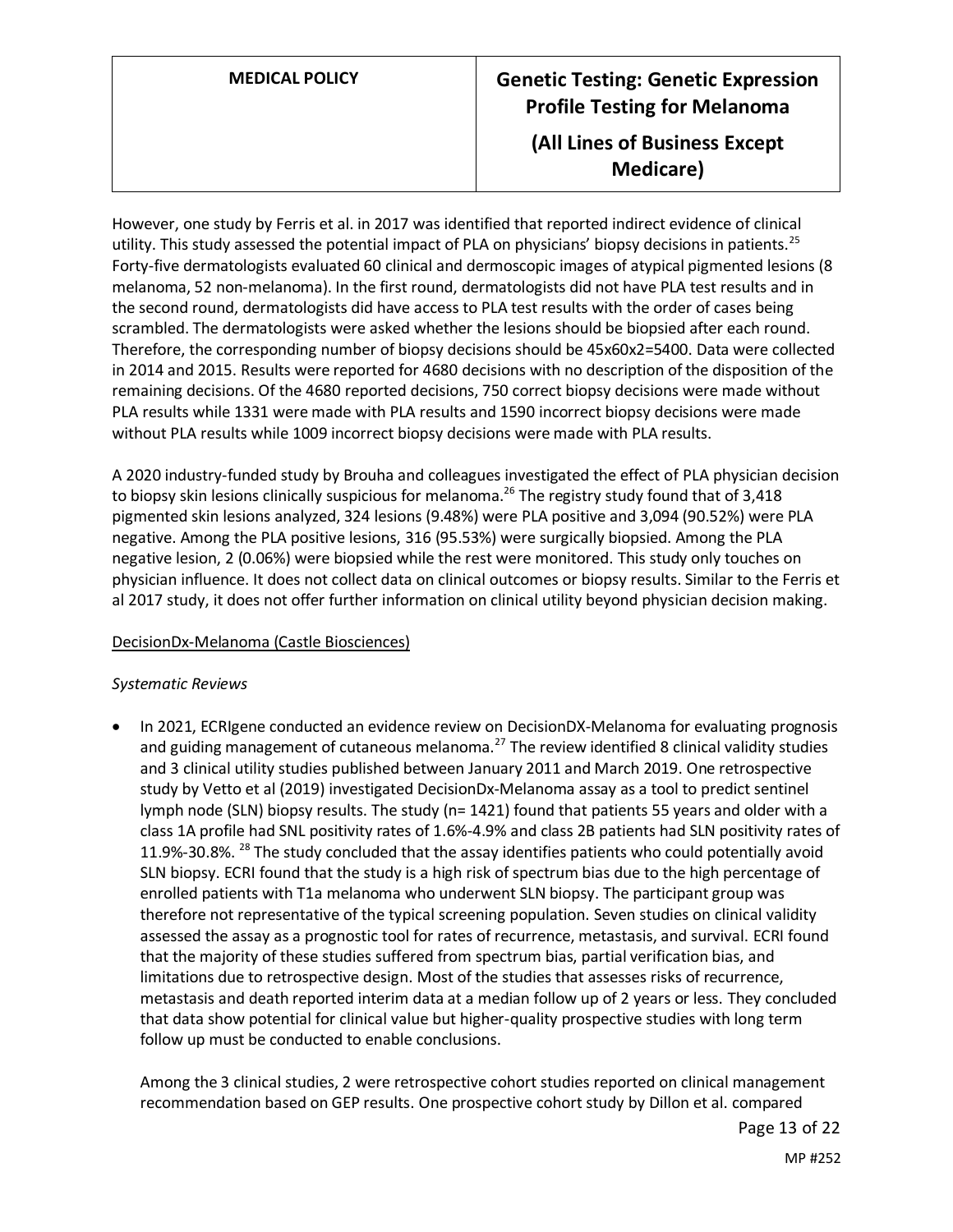# **MEDICAL POLICY Genetic Testing: Genetic Expression Profile Testing for Melanoma (All Lines of Business Except Medicare)**

clinical management plans before and after testing with DecisionDx-Melanoma.<sup>29</sup> No studies assessed the effect of using the assay on patient health outcomes such as overall survival or quality of life. ECRI concluded that the evidence for DecisionDX-Melanoma is inconclusive and more data are needed to determine effectiveness of the test.

• In 2021, Hayes published a review that evaluated the analytic validity, clinical validity and the clinical utility of the DecisionDx-Melanoma test to predict risk of metastasis and guide treatment decisions in patients with stage I or II primary cutaneous melanoma.<sup>3</sup> The review identified only one study reporting analytical validity, five clinical validity studies, and two clinical utility studies, all of which were industry sponsored to some degree. Hayes noted that most studies included patients not in the intended test population (stages I and II) as defined by the laboratory, although this is inaccurate as the DecisionDx-Melanoma test is designed for patients with Stage I, II, and III melanoma. Hayes also noted that the studies did not compare gene expression profile results with the standard of care staging features used in clinical practice. Two studies on clinical utility reported that test results had an impact on the management decisions of treating physicians. However, at this time, it is not clear whether DecisionDx-Melanoma adds enough prognostic information to current clinicopathological staging factors to change patient management decisions and ultimately improve outcomes.

Hayes rated the test as a "D2"and concluded that there was insufficient evidence "to support the DecisionDx-Melanoma test's analytical validity, clinical validity, and clinical utility to predict risk of metastasis and guide treatment decisions in patients with stage I or II primary cutaneous melanoma is insufficient. Studies available do not evaluate whether the test results provide accurate, clinically actionable information resulting in improved patient outcomes."

- In 2020, Greenhaw and colleagues published an industry funded meta-analysis to determine the prognostic value of the assay by comparing clinical outcome metrics from DecisionDx-Melanoma with American Joint Committee on Cancer staging.<sup>30</sup> Three studies were included in the analysis, along with data from a novel cohort of 211 patients. Class 1A patients had 5-year recurrence-free rate of 91.4% and a distant metastasis-free survival rate of 94.1%. Class 2B patients had recurrencefree and metastasis-free rates of 43.6% and 55.5%, respectively. The analysis found that Class 2 was significantly associated with recurrences (hazard ratio: 2.90; P < 0.0001) and that considering both DecisionDx-Melanoma results and sentinel lymph node biopsy results, sensitivity and negative predictive value for distant metastasis-free survival were both improved. The study had a number of limitations. Raw data from a novel cohort was used in the analysis, yet no information was offered on the source of the data and methods of collection. The three studies included in the analysis were at high risk of bias. No studies has a randomized controlled trial design or comparator groups. One study and the raw data came from archival, retrospective data from previous studies. The studies had short median follow-up and low event rates. Study designs were dissimilar and therefore patient characteristics were likely incongruent.
- In 2020, Litchman and colleagues published a systematic review aimed to determine prognostic validity, analytic validity, and clinical utility of GEPs for primary cutaneous melanoma.<sup>31</sup> Twenty-nine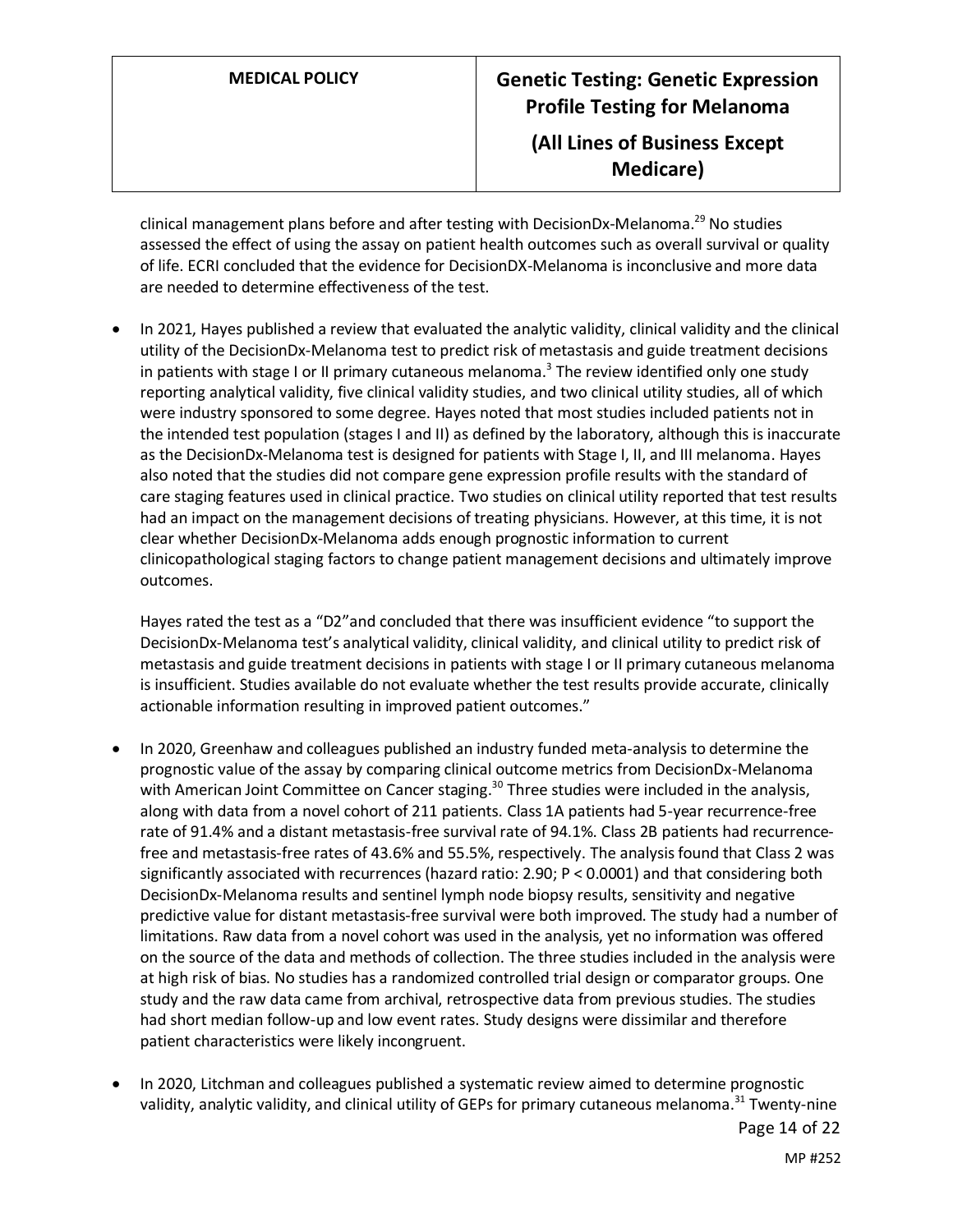studies were reviewed and 6 studies were included in the meta-analysis. DecisionDX-Melanoma was found to be a strong predictive test for recurrence, distant metastasis, overall survival, and sentinel lymph node biopsy positivity. The 6 studies included in the meta analysis were reviewed in both Hayes and ECRI reports and found to have high risk of bias. They are all non-comparator studies, most retrospectively conducted. A high level of heterogeneity was found between studies in terms of design, patient characteristics, and results.

### *Clinical Validity*

In 2021, Hsueh and colleagues published results from a multi-center prospective cohort evaluating the prognostic 31-gene expression profile for cutaneous melanoma (DecsionDx-Melanoma).<sup>32</sup> Results from 323 patients with stage I-III cutaneous melanoma were reported at 3.2 years median follow-up. Primary end points were 3-year recurrence-free survival (RFS), distant metastasis-free survival (DMFS), and overall survival (OS). The 31-GEP was significant for RFS, DMFS, and OS in a univariate analysis and was a significant, independent predictor of RFS, DMFS, and OS in a multivariable analysis. GEP class 2 results were significantly associated with lower 3-year RFS, DMFS, and OS in all patients and those with stage I-IIA disease. Patients with stage I-IIA CM and a class 2 result had recurrence, distant metastasis, and death rates similar to patients with stage IIB-III CM. Combining 31-GEP results and AJCC staging enhanced sensitivity over each approach alone. Authors concluded that these data provide a rationale for using the 31-GEP along with AJCC staging, and suggest that patients with stage I-IIA CM and a class 2 31-GEP signature may be candidates for more intense follow-up. Limitations included the author conflicts of interest with the test manufacturer, lack of data on cause of death in some cases, and lack of long-term follow-up. As investigators noted, additional events not captured by the 3.2 year follow-up may affect recurrence rates and survival estimates.

## **CLINICAL PRACTICE GUIDELINES**

#### Uveal Melanoma

#### *National Comprehensive Cancer Network (NCCN)*

In 2021, the NCCN published guidelines addressing uveal melanoma (V2.2021).<sup>33</sup> In the recommendations for initial work-up and staging, authors recommended that providers "*consider* biopsy for prognostic analysis for risk stratification."<sup>33</sup> The guidelines further state that "biopsy of the primary tumor may provide prognostic information that can help inform frequency of follow-up and may be needed for eligibility for clinical trials."<sup>33</sup>

In addition, follow-up after primary treatment includes an algorithm to determine risk of distant metastases that specifically includes the class determined by the DecisionDx-UM assay in each category of risk. NCCN cites a pivotal prospective validation study (Onken et al., 2012),<sup>13</sup> as the basis for this recommendation. (See summary of the Onken study in the evidence section above.)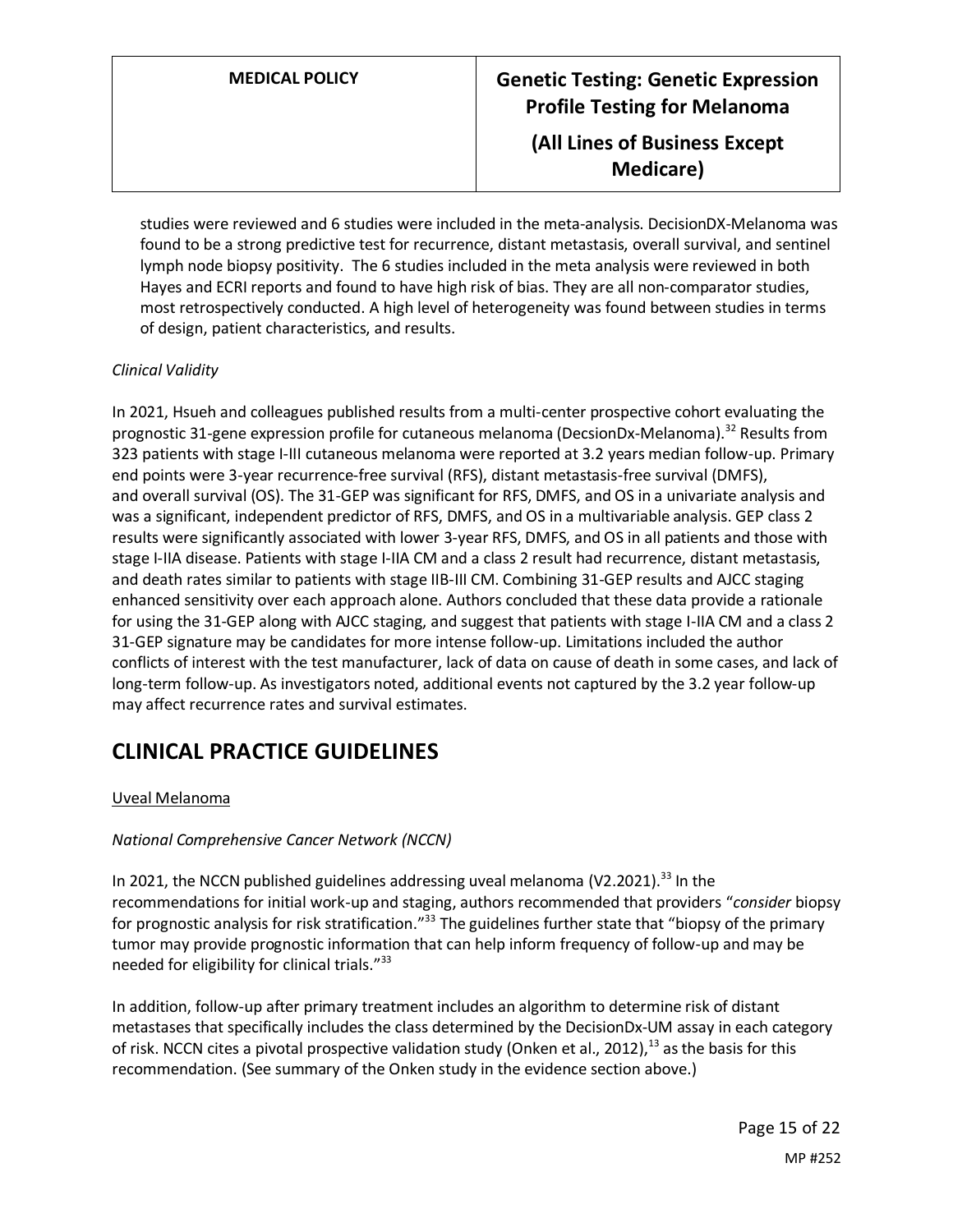#### Cutaneous Melanoma (CM)

#### *National Comprehensive Cancer Network (NCCN)*

In 2021, the NCCN published guidelines addressing cutaneous melanoma.<sup>34</sup> The guidelines mention gene expression profile tests in the context of initial evaluation of suspicious lesions and work-up after clinical staging.<sup>34</sup> In the recommendations section of the guideline, the panel states the following:

"The use of GEP testing according to specific AJCC-8 melanoma stage (before or after SLNB) requires further prospective investigation in large, contemporary data sets of unselected patients. Prognostic GEP testing to differentiate melanomas at low versus high risk for metastasis should not replace pathologic staging procedures. Moreover, since there is a low probability of metastasis in stage I melanoma and a higher proportion of false-positive results, GEP testing should not guide clinical decision-making in this subgroup."<sup>34</sup>

"Commercially available GEP tests are marketed as being able to classify cutaneous melanoma into separate categories based on risk of metastasis. However, it remains unclear whether these tests provide clinically actionable prognostic information when used in addition to or in comparison with known clinicopathologic factors or multivariable nomograms that incorporate patient sex, age, tumor location, and thickness, ulceration, mitotic rate, lymphovascular invasion, microsatellites, and SLNB status. Furthermore, the impact of these tests on treatment outcomes or follow-up schedules has not been established."<sup>34</sup>

Authors also stated that ancillary tests to detect genetic alterations in indeterminate melanocytic neoplasms, including gene expression profiling, may facilitate interpretation of cases that are diagnostically uncertain or controversial by histopathology. Authors recommended that these tests "should be used as adjuncts to clinical and expert dermatopathologic examination and therefore be interpreted within the context of these findings." 34

#### *American Academy of Dermatology (AAD)*

In 2019, the American Academy of Dermatology (AAD) published updated guidelines on management of primary cutaneous melanoma.<sup>35</sup> Regarding molecular testing for CM, the guidelines state:

"Diagnostic molecular techniques [including GEP tests] are still largely investigative and may be appropriate as ancillary tests in equivocal melanocytic neoplasms, but they are not recommended for routine diagnostic use in CM."

Regarding prognostic evaluation of CM, the guidelines state,

<span id="page-15-0"></span>"In the opinion of the WG [workgroup], there is also insufficient evidence of benefit to recommend routine use of currently available prognostic molecular tests, including GEP, to provide more accurate prognosis beyond currently known clinicopathologic factors".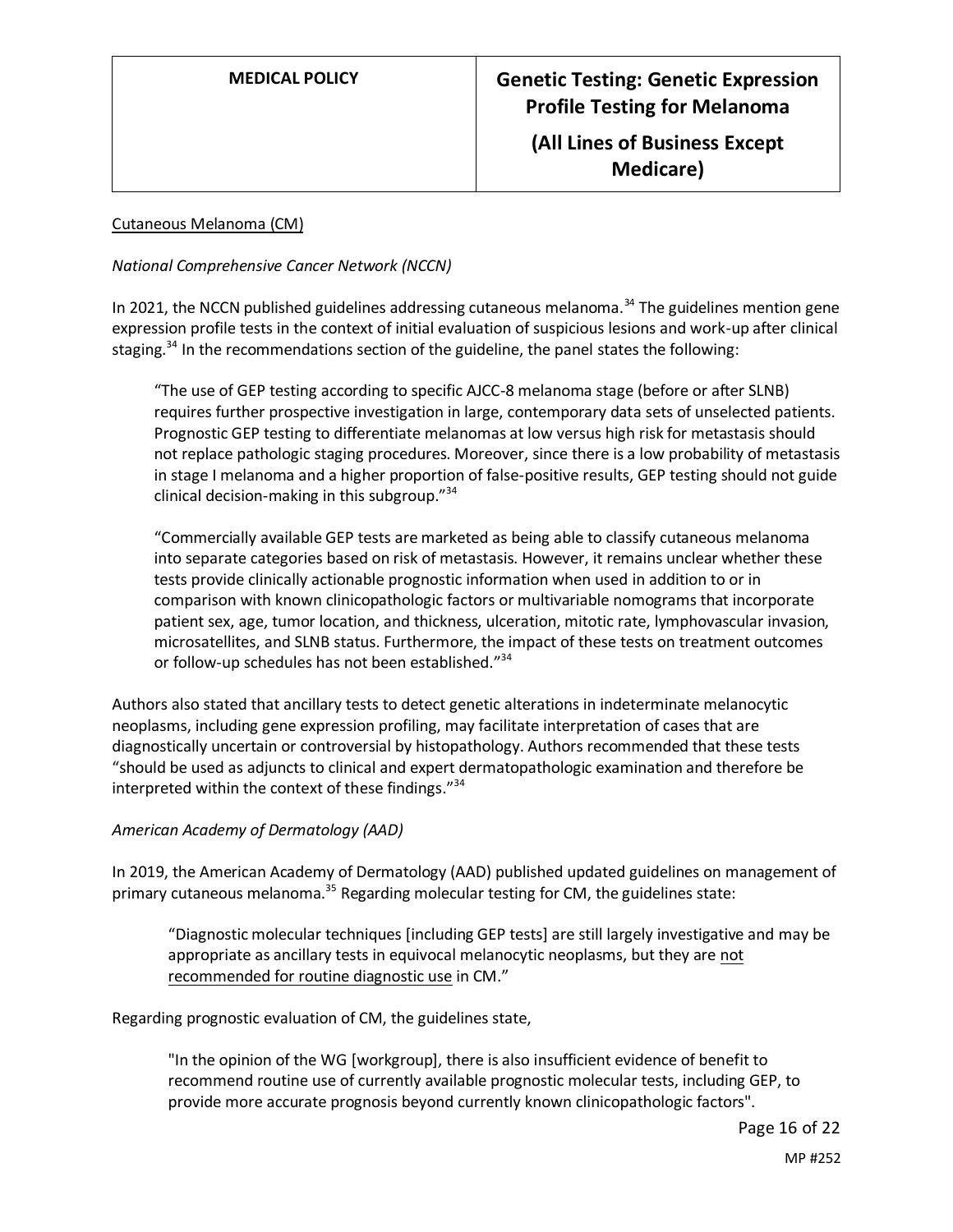"Routine molecular testing, including GEP, for prognostication is discouraged until better use criteria are defined. The application of molecular information for clinical management (eg, sentinel lymph node eligibility, follow-up, and/or therapeutic choice) is not recommended outside of a clinical study or trial."

### *National Melanoma Prevention Working Group (MPWG)*

In 2020, the MPWG published a non-evidence-based consensus statement assessing the clinical benefit of prognostic gene expression profiling in cutaneous melanoma.<sup>36</sup> Authors concluded the following:

"More evidence is needed to support using GEP testing to inform recommendations regarding sentinel lymph node biopsy (SLNB), intensity of follow-up or imaging surveillance, and postoperative adjuvant therapy. The MPWG recommends further research to assess the validity and clinical applicability of existing and emerging GEP tests. Decisions on performing GEP testing and patient management based on these results should only be made in the context of discussion of testing limitations with the patient or within a multidisciplinary group."<sup>36</sup>

### *National Society for Cutaneous Medicine (NSCM)*

In 2019, the NSCM published appropriate use criteria for the integration of diagnostic and prognostic gene expression profile assays into the management of cutaneous malignant melanoma.<sup>37</sup> Recommendations were not evidence-based and were drafted on the basis of expert panel consensus. Authors gave a level "A" recommendation (consistent, good-quality patient-oriented evidence) for the use of the myPath (Castle Biosciences) for differentiation of a nevus from melanoma in an adult patient when the morphologic findings are ambiguous by light microscopic parameters. Authors also gave a level "A" recommendation for the use of DecisionDx-Melanoma for integrating DecisionDx-Melanoma results into subsequent management of patients who are sentinel node negative. Eight of the 12 authors reported conflicts of interest with Castle Biosciences – the manufacturer of both the myPath and DecisionDx-Melanoma tests.

#### *National Institute for Health and Care Excellence (NICE)*

In 2015, the National Institute for Health and Care Excellence (NICE) published guidelines on the assessment and management of melanoma.<sup>38</sup> They recommended against genetic testing for early-stage melanoma, stating: "Do not offer genetic testing of stage IA–IIB primary melanoma at presentation except as part of a clinical trial."

Guidelines also recommended considering genetic testing for later stage melanoma, stating: "Consider genetic testing of stage IIC primary melanoma or the nodal deposits or in-transit metastases for people with stage III melanoma… If insufficient tissue is available from nodal deposits or in-transit metastases, consider genetic testing of the primary tumour for people with stage III melanoma."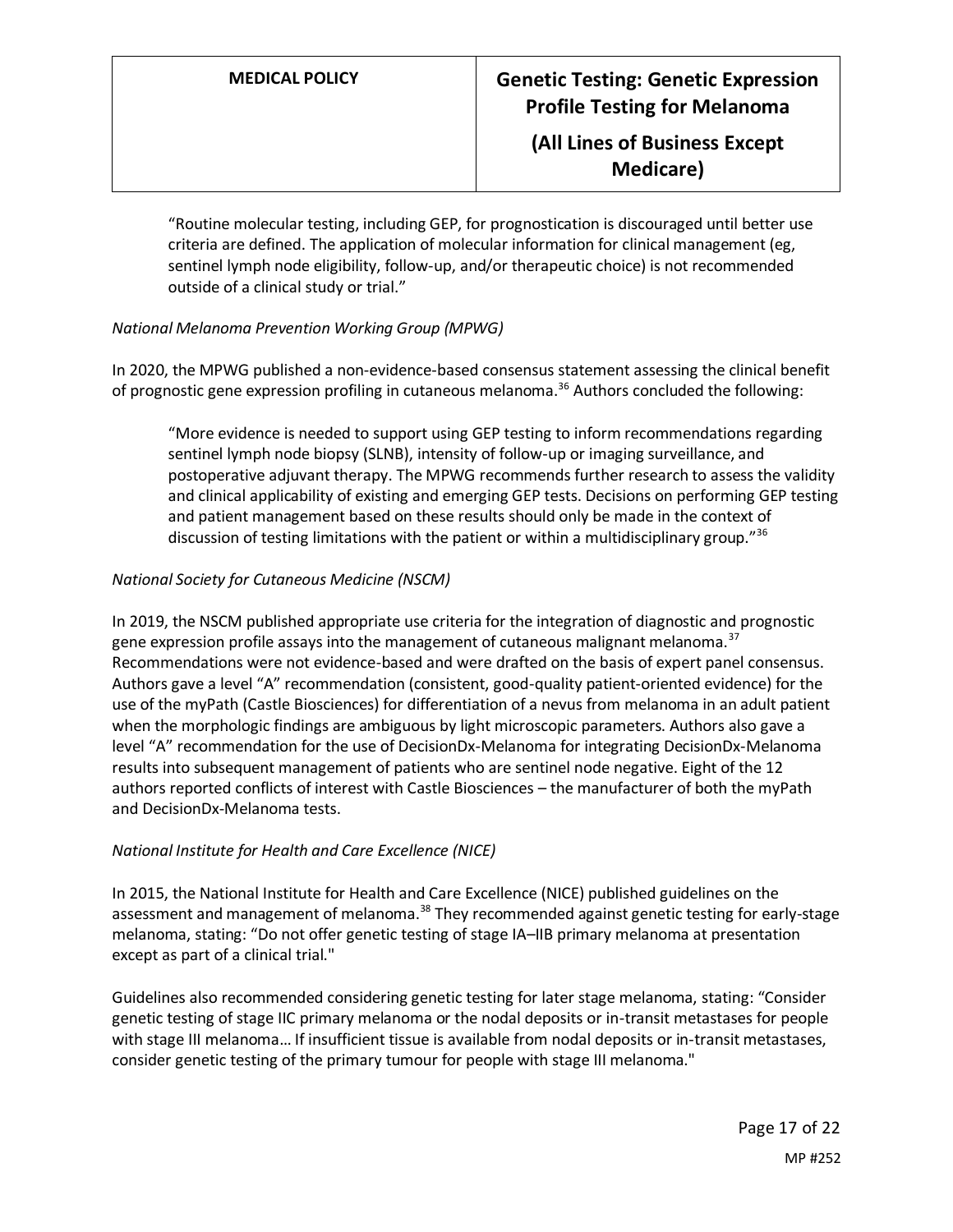## **POLICY SUMMARY**

#### Uveal Melanoma

Although the body of evidence has some limitations, there is sufficient evidence that the DecisionDX-UM™ genetic expression profile (GEP) test can determine metastatic risk and guide surveillance and referral to specialists for follow-up. Identification of high-risk patients allows early referral to a medical oncologist and changes in management, including intensified surveillance and/or intervention, and stratification for entry into clinical trials. In addition, current NCCN guidelines now include DecisionDX-UM risk classes in their metastatic risk algorithm in order to determine appropriate follow-up evaluation and imaging after treatment of primary disease.

There is insufficient evidence that the DecisionDX-UM™ GEP test can be useful to measure metastatic risk in patients who do not meet the criteria above in this medical policy, including but not limited to patients who do not have a confirmed diagnosis of uveal melanoma, those whose uveal cancer that has spread from another site in the body, and those whose uveal melanoma has already metastasized. Of note, the medically necessary criteria outlined above is reflective of the manufacturer's current intended use for the test.

#### Cutaneous Melanoma

There is insufficient published evidence to make reliable conclusions regarding the clinical validity and clinical utility of gene expression assays for cutaneous melanoma. The body of evidence for each of the commercially available GEP tests for cutaneous melanoma (including myPath Melanoma, Pigmented Lesion Assay, and DecisionDx-Melanoma) require additional clinical validity studies with prospectively collected samples and appropriate comparator tests. In addition, no direct evidence of clinical utility was identified for any commercially available GEP test. Indirect evidence of clinical utility rests on clinical validity, and since acceptable test performance for GEP tests for cutaneous melanoma has not been demonstrated, no inferences can be made about the clinical utility of these tests. Furthermore, current clinical practice guidelines, including those published by the National Comprehensive Cancer Network (NCCN) and American Academy of Dermatology (AAD), do not recommend gene expression profiling for cutaneous melanomas in any circumstance. Both NCCN and the AAD consider GEP tests to be emerging and still require studies that demonstrate clinical utility.

## **INSTRUCTIONS FOR USE**

Company Medical Policies serve as guidance for the administration of plan benefits. Medical policies do not constitute medical advice nor a guarantee of coverage. Company Medical Policies are reviewed annually and are based upon published, peer-reviewed scientific evidence and evidence-based clinical practice guidelines that are available as of the last policy update. The Companies reserve the right to determine the application of Medical Policies and make revisions to Medical Policies at any time. Providers will be given at least 60-days notice of policy changes that are restrictive in nature.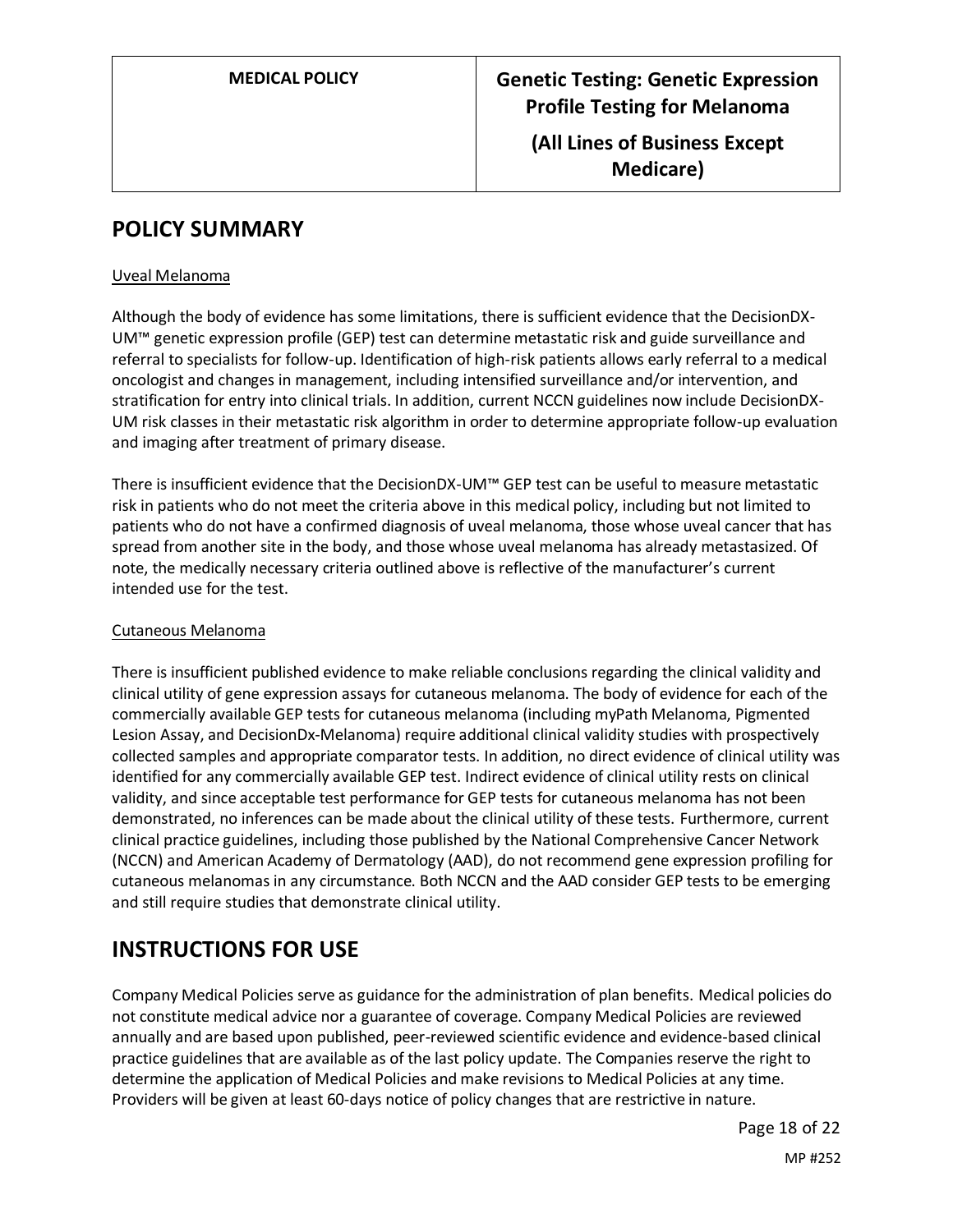The scope and availability of all plan benefits are determined in accordance with the applicable coverage agreement. Any conflict or variance between the terms of the coverage agreement and Company Medical Policy will be resolved in favor of the coverage agreement.

# **REGULATORY STATUS**

### Mental Health Parity Statement

Coverage decisions are made on the basis of individualized determinations of medical necessity and the experimental or investigational character of the treatment in the individual case. In cases where medical necessity is not established by policy for specific treatment modalities, evidence not previously considered regarding the efficacy of the modality that is presented shall be given consideration to determine if the policy represents current standards of care.

## **REFERENCES**

- 1. National Cancer Institute. Intraocular (Uveal) Melanoma Treatment (PDQ®)–Health Professional Version[. https://www.cancer.gov/types/eye/hp/intraocular-melanoma-treatment-pdq.](https://www.cancer.gov/types/eye/hp/intraocular-melanoma-treatment-pdq) Published 2021. Accessed 8/12/2021.
- 2. National Cancer Institute. Melanoma Treatment (PDQ®)–Health Professional Version. [https://www.cancer.gov/types/skin/hp/melanoma-treatment-pdq.](https://www.cancer.gov/types/skin/hp/melanoma-treatment-pdq) Published 2021. Accessed 8/12/2021.
- 3. Hayes Inc. DecisionDx-Melanoma (Castle Biosciences Inc.). [https://evidence.hayesinc.com/report/gte.decision2107.](https://evidence.hayesinc.com/report/gte.decision2107) Published 2021. Accessed 8/12/2021.
- 4. Castle Biosciences Inc. DecisionDx-UM product summary page. . [https://myuvealmelanoma.com/.](https://myuvealmelanoma.com/) Published 2021. Accessed 8/12/2021.
- 5. Castle Biosciences Inc. myPath® Melanoma and DiffDx™-Melanoma Overview. [https://castlebiosciences.com/products/mypath-melanoma-and-diffdx-melanoma/.](https://castlebiosciences.com/products/mypath-melanoma-and-diffdx-melanoma/) Published 2021. Accessed 7/20/2020.
- 6. DermTech. Pigmented Lesion Assay (PLA)[. https://dermtech.com/physicians/.](https://dermtech.com/physicians/) Published 2021. Accessed 8/12/2021.
- 7. Castle Biosciences Inc. DecisionDx-Melanoma Overview. [https://skinmelanoma.com/health](https://skinmelanoma.com/health-care-professionals/decisiondx-melanoma-summary/)[care-professionals/decisiondx-melanoma-summary/.](https://skinmelanoma.com/health-care-professionals/decisiondx-melanoma-summary/) Published 2021. Accessed 8/12/2021.
- 8. Hayes Inc. DecisionDx-UM (Castle Biosciences Inc.). [https://evidence.hayesinc.com/report/gte.decision2107.](https://evidence.hayesinc.com/report/gte.decision2107) Published 2020 (updated 2021). Accessed 8/12/2021.
- 9. Plasseraud KM, Wilkinson JK, Oelschlager KM, et al. Gene expression profiling in uveal melanoma: technical reliability and correlation of molecular class with pathologic characteristics. *Diagnostic Pathology.* 2017;12(1):59[.https://doi.org/10.1186/s13000-017-0650-](https://doi.org/10.1186/s13000-017-0650-3) [3.](https://doi.org/10.1186/s13000-017-0650-3)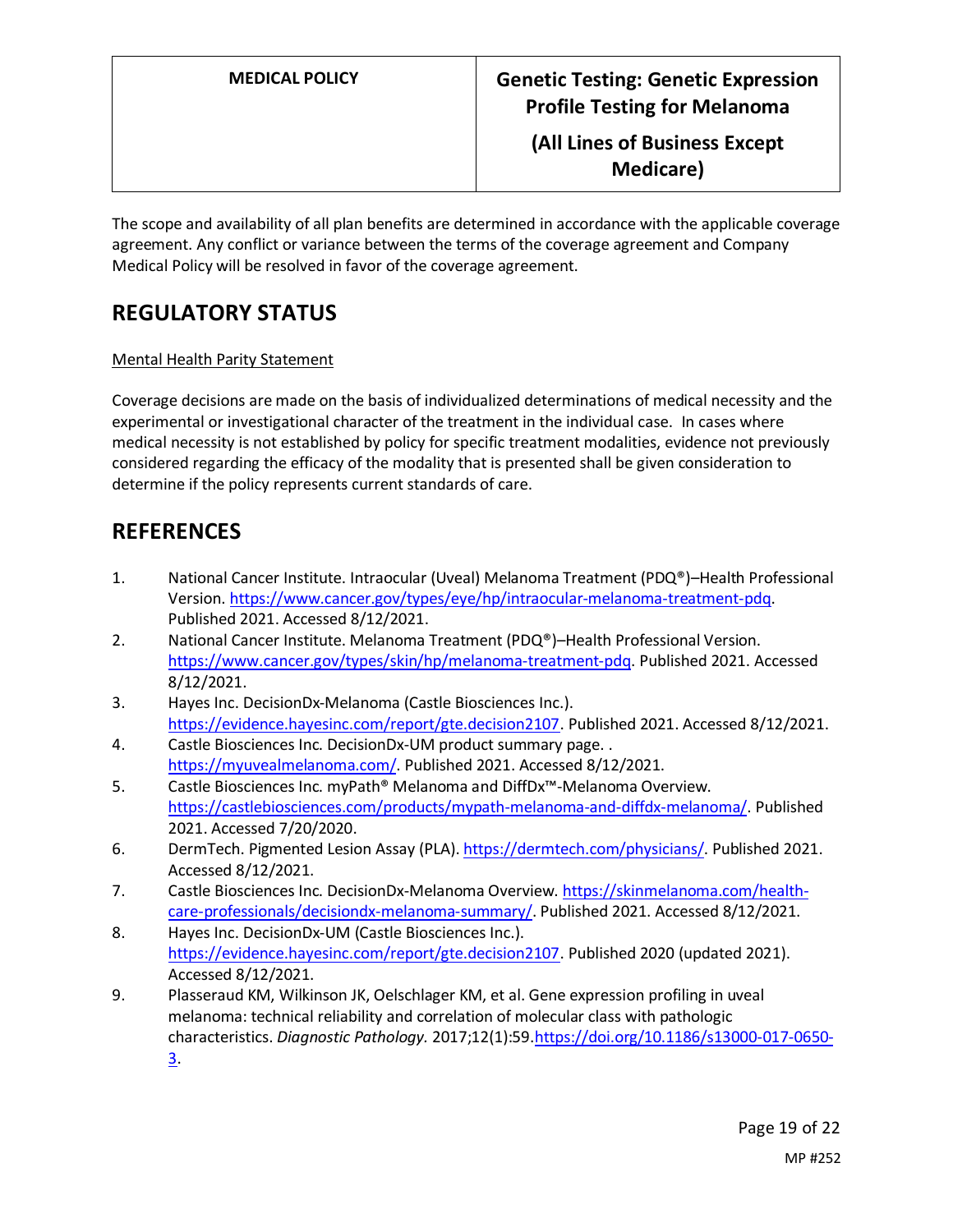- 10. Demirci H, Niziol LM, Ozkurt Z, et al. Do largest basal tumor diameter and the American Joint Committee on Cancer's cancer staging influence prognostication by gene expression profiling in choroidal melanoma. *Am J Ophthalmol.* 2018;195:83-92
- 11. Plasseraud KM, Cook RW, Tsai T, et al. Clinical Performance and Management Outcomes with the DecisionDx-UM Gene Expression Profile Test in a Prospective Multicenter Study. *J Oncol.*  2016;2016:5325762[.https://www.ncbi.nlm.nih.gov/pubmed/27446211.](https://www.ncbi.nlm.nih.gov/pubmed/27446211)
- 12. ECRI. DecisionDx-UM (Castle Biosciences, Inc.) for Assessing Metastatic Risk in Patients with Uveal Melanoma[. https://www.ecri.org/components/ECRIgene/Documents/EG0099.pdf.](https://www.ecri.org/components/ECRIgene/Documents/EG0099.pdf) Published 2017. Accessed 8/12/2021.
- 13. Onken MD, Worley LA, Char DH, et al. Collaborative Ocular Oncology Group report number 1: prospective validation of a multi-gene prognostic assay in uveal melanoma. *Ophthalmology.*  2012;119(8):1596-1603[.https://www.ncbi.nlm.nih.gov/pubmed/22521086.](https://www.ncbi.nlm.nih.gov/pubmed/22521086)
- 14. Aaberg TM, Jr., Cook RW, Oelschlager K, Maetzold D, Rao PK, Mason JO, 3rd. Current clinical practice: differential management of uveal melanoma in the era of molecular tumor analyses. *Clin Ophthalmol.* 2014;8:2449-246[0.https://www.ncbi.nlm.nih.gov/pubmed/25587217.](https://www.ncbi.nlm.nih.gov/pubmed/25587217)
- 15. Schefler AC, Skalet A, Oliver SCN, et al. Prospective evaluation of risk-appropriate management of uveal melanoma patients informed by gene expression profiling. *Melanoma Management.*  2020;7(1):MMT37[.https://www.futuremedicine.com/doi/abs/10.2217/mmt-2020-0001.](https://www.futuremedicine.com/doi/abs/10.2217/mmt-2020-0001)
- 16. Hayes Inc. myPath Melanoma (Myriad Genetics). [https://evidence.hayesinc.com/report/gte.mypath3689.](https://evidence.hayesinc.com/report/gte.mypath3689) Published 2018 (updated 2021). Accessed 8/12/2021.
- 17. Reimann JDR, Salim S, Velazquez EF, et al. Comparison of melanoma gene expression score with histopathology, fluorescence in situ hybridization, and SNP array for the classification of melanocytic neoplasms. *Mod Pathol.* 2018;31(11):1733- 1743[.https://www.ncbi.nlm.nih.gov/pubmed/29955141.](https://www.ncbi.nlm.nih.gov/pubmed/29955141)
- 18. Ko JS, Clarke LE, Minca EC, Brown K, Flake DD, 2nd, Billings SD. Correlation of melanoma gene expression score with clinical outcomes on a series of melanocytic lesions. *Hum Pathol.*  2019;86:213-221[.https://www.ncbi.nlm.nih.gov/pubmed/30566894.](https://www.ncbi.nlm.nih.gov/pubmed/30566894)
- 19. Clarke LE, Mabey B, II DDF, et al. Clinical validity of a gene expression signature in diagnostically uncertain neoplasms. *Personalized Medicine.*0(0):null[.https://www.futuremedicine.com/doi/abs/10.2217/pme-2020-0048.](https://www.futuremedicine.com/doi/abs/10.2217/pme-2020-0048)
- 20. Estrada S, Shackelton J, Cleaver N, et al. Development and validation of a diagnostic 35-gene expression profile test for ambiguous or difficult-to-diagnose suspicious pigmented skin lesions. *SKIN The Journal of Cutaneous Medicine.* 2020;4(6):506-522
- 21. Hayes Inc. Pigmented Lesion Assay (DermTech). [https://evidence.hayesinc.com/report/gtb.dermtech4425.](https://evidence.hayesinc.com/report/gtb.dermtech4425) Published 2020 (updated 2021). Accessed 8/12/2021.
- 22. Gerami P, Yao Z, Polsky D, et al. Development and validation of a noninvasive 2-gene molecular assay for cutaneous melanoma. *J Am Acad Dermatol.* 2017;76(1):114-120 e112[.https://www.ncbi.nlm.nih.gov/pubmed/27707590.](https://www.ncbi.nlm.nih.gov/pubmed/27707590)
- 23. Gerami P, Alsobrook JP, 2nd, Palmer TJ, Robin HS. Development of a novel noninvasive adhesive patch test for the evaluation of pigmented lesions of the skin. *J Am Acad Dermatol.*  2014;71(2):237-244[.https://www.ncbi.nlm.nih.gov/pubmed/24906614.](https://www.ncbi.nlm.nih.gov/pubmed/24906614)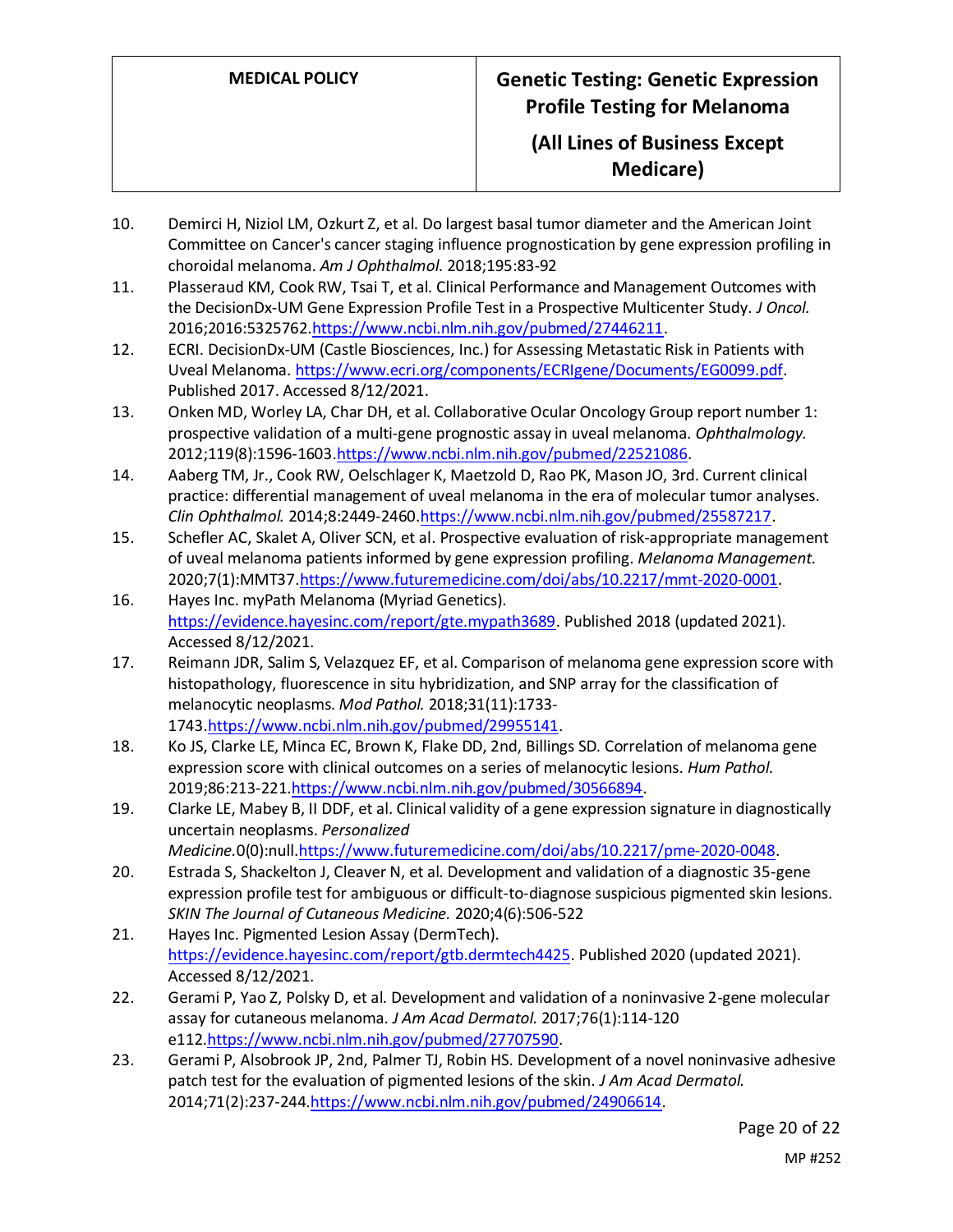- 24. Wachsman W, Morhenn V, Palmer T, et al. Noninvasive genomic detection of melanoma. *Br J Dermatol.* 2011;164(4):797-806[.https://www.ncbi.nlm.nih.gov/pubmed/21294715.](https://www.ncbi.nlm.nih.gov/pubmed/21294715)
- 25. Ferris LK, Jansen B, Ho J, et al. Utility of a Noninvasive 2-Gene Molecular Assay for Cutaneous Melanoma and Effect on the Decision to Biopsy. *JAMA Dermatol.* 2017;153(7):675- 680[.https://www.ncbi.nlm.nih.gov/pubmed/28445578.](https://www.ncbi.nlm.nih.gov/pubmed/28445578)
- 26. Brouha B, Ferris LK, Skelsey MK, et al. Real-World Utility of a Non-Invasive Gene Expression Test to Rule Out Primary Cutaneous Melanoma: A Large US Registry Study. *J Drugs Dermatol.*  2020;19(3):257-262
- 27. ECRI. DecisionDx-Melanoma (Castle Biosciences, Inc.) for Evaluating Prognosis and Guiding Management of Cutaneous Melanoma. [https://www.ecri.org/components/ECRIgene/Documents/EG0098.pdf.](https://www.ecri.org/components/ECRIgene/Documents/EG0098.pdf) Published 2021. Accessed 8/12/2021.
- 28. Vetto JT, Hsueh EC, Gastman BR, et al. Guidance of sentinel lymph node biopsy decisions in patients with T1-T2 melanoma using gene expression profiling. *Future Oncol.* 2019;15(11):1207- 1217
- 29. Dillon LD, Gadzia JE, Davidson RS, et al. Prospective, Multicenter Clinical Impact Evaluation of a 31-Gene Expression Profile Test for Management of Melanoma Patients. *2018.*  2018;2(2):11[.https://jofskin.org/index.php/skin/article/view/320.](https://jofskin.org/index.php/skin/article/view/320)
- 30. Greenhaw BN, Covington KR, Kurley SJ, et al. Molecular risk prediction in cutaneous melanoma: A meta-analysis of the 31-gene expression profile prognostic test in 1,479 patients. *J Am Acad Dermatol.* 2020
- 31. Litchman GH, Prado G, Teplitz RW, Rigel D. A Systematic Review and Meta-Analysis of Gene Expression Profiling for Primary Cutaneous Melanoma Prognosis. *2020.*  2020;4(3):17[.https://jofskin.org/index.php/skin/article/view/878.](https://jofskin.org/index.php/skin/article/view/878)
- 32. Hsueh EC, DeBloom JR, Lee JH, et al. Long-Term Outcomes in a Multicenter, Prospective Cohort Evaluating the Prognostic 31-Gene Expression Profile for Cutaneous Melanoma. *JCO Precision Oncology.* 2021;5:589-601
- 33. National Comprehensive Cancer Network. Uveal Melanoma. Version 2.2021. [https://www.nccn.org/professionals/physician\\_gls/pdf/uveal.pdf.](https://www.nccn.org/professionals/physician_gls/pdf/uveal.pdf) Published 2021. Accessed 8/12/2021.
- 34. National Comprehensive Cancer Network. Melanoma: Cutaneous. Version 2.2021. [https://www.nccn.org/professionals/physician\\_gls/pdf/cutaneous\\_melanoma.pdf.](https://www.nccn.org/professionals/physician_gls/pdf/cutaneous_melanoma.pdf) Published 2021. Accessed 8/12/2021.
- 35. Swetter SM, Tsao H, Bichakjian CK, et al. Guidelines of care for the management of primary cutaneous melanoma. *J Am Acad Dermatol.* 2019;80(1):208- 250[.https://www.ncbi.nlm.nih.gov/pubmed/30392755.](https://www.ncbi.nlm.nih.gov/pubmed/30392755)
- 36. Grossman D, Okwundu N, Bartlett EK, et al. Prognostic Gene Expression Profiling in Cutaneous Melanoma: Identifying the Knowledge Gaps and Assessing the Clinical Benefit. *JAMA Dermatology.* 2020;156(9):1004-1011[.https://doi.org/10.1001/jamadermatol.2020.1729.](https://doi.org/10.1001/jamadermatol.2020.1729)
- 37. Berman B, Ceilley R, Cockerell C, et al. Appropriate use criteria for the integration of diagnostic and prognostic gene expression profile assays into the management of cutaneous malignant melanoma: an expert panel consensus-based modified delphi process assessment. *SKIN The Journal of Cutaneous Medicine.* 2019;3(5):291-306